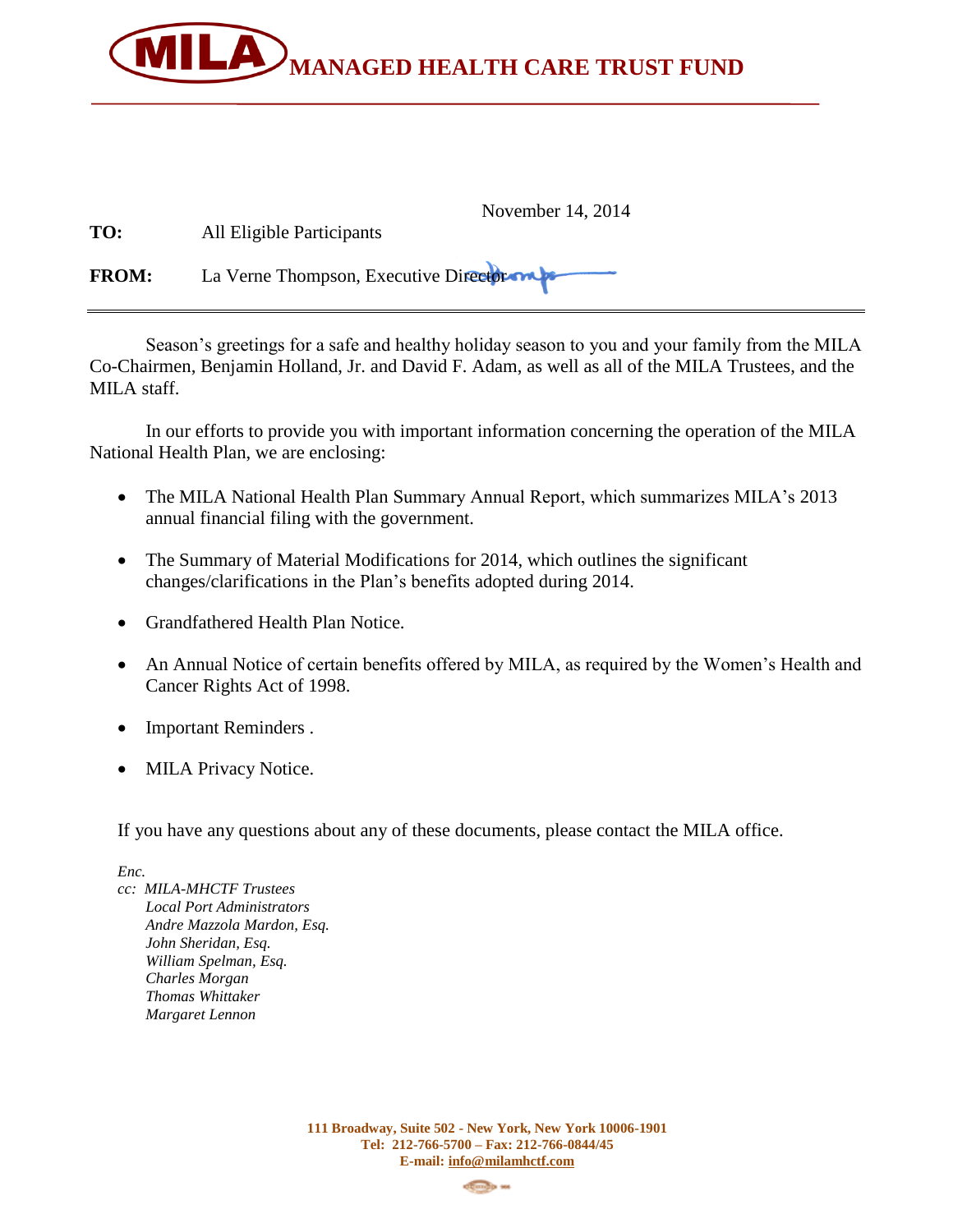# **MILA National Health Plan Summary Annual Report**

This is a summary of the annual report of the MILA National Choice Plan (Employer Identification Number 13-3968546), a collectively bargained multi-employer health and welfare plan, for the twelve months ending December 31, 2013. The annual report has been filed with the Department of Labor as required under the Employee Retirement Income Security Act of 1974 (ERISA).

All benefits payable under this plan are being provided on an uninsured basis. The Management-ILA Managed Health Care Trust Fund has committed itself to pay all claims incurred under the terms of the plan.

#### **Basic Financial Statement**

The value of plan assets, after subtracting liabilities of the plan, was \$832,218,794 as of December 31, 2013, compared to \$807,476,901 as of December 31, 2012. During the plan year the plan experienced an increase in its net assets of \$24,741,893. This increase includes unrealized appreciation and depreciation in the value of plan assets; that is, the difference between the value of the plan's assets at the end of the year and the value of the assets at the beginning of the year or the cost of assets acquired during the year. During the plan year, the plan had total income of \$491,659,694, including employer and other contributions of \$385,588,123, losses on the sale of assets of \$6,577,196, and unrealized gains from investments and interest income of \$72,467,231. Plan expenses were \$466,917,801. These expenses included \$4,841,462 in administrative expenses, and \$462,076,339 in benefits paid to participants and beneficiaries.

#### **Your Rights to Additional Information**

You have the right to receive a copy of the full annual report, or any part thereof, on request. An accountant's report, plan financial information and information on payments to service providers, assets held for investment, and transactions in excess of 5% of plan assets are included in that report. To obtain a copy of the full annual report, or any part thereof, write Ms. Laverne Thompson, Executive Director, Management-ILA Managed Health Care Trust Fund (MILA-MHCTF), 111 Broadway-5<sup>th</sup> Floor, New York, NY 10006, or call the MILA office at (212) 766-5700. The charge to cover copying costs for the full annual report is \$10.00, or \$0.25 per page for any part thereof.

You also have the right to receive from the Executive Director, on request and at no charge, a statement of the assets and liabilities of the plan and accompanying notes, or a statement of income and expenses of the plan and accompanying notes, or both. If you request a copy of the full annual report from the Executive Director, these two statements and accompanying notes will be included as part of that report. The charge to cover copying costs given above does not include a charge for the copying of these portions of the report because these portions are furnished without charge. You also have the right to examine the annual report at the main office of the plan at 111 Broadway –  $5<sup>th</sup>$  Floor, New York, NY 10006, and at the U.S. Department of Labor in Washington, D.C. or to obtain a copy from the U.S. Department of Labor upon payment of copying costs. Requests to the Department should be addressed to Public Disclosure Room, N-1513, Employee Benefits Security Administration, U.S. Department of Labor, 200 Constitution Avenue, N.W., Washington, D.C. 20210.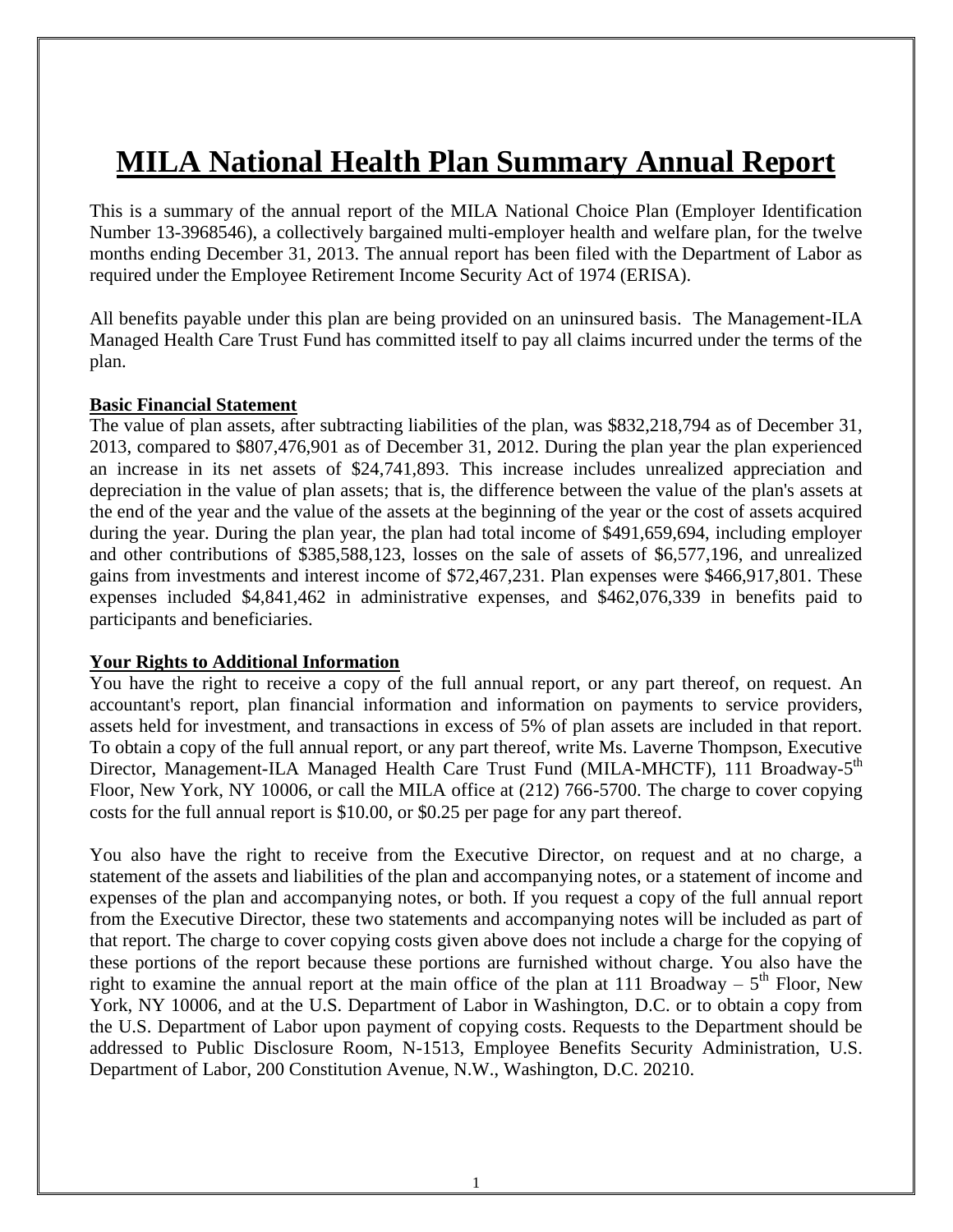

# **Summary of Material Modifications MILA Managed Health Care Trust Fund National Health Plan Plan Changes Adopted During Plan Year 2014**

The current Summary Plan Description (SPD) for the MILA National Health Plan describes benefits that were payable under the Plan on June 1, 2008. At the end of 2008, 2009, 2010, 2011, 2012 and, 2013, Summaries of Material Modifications (SMM) were published describing changes to the Plan effective since the publication of the SPD. This Summary of Material Modifications describes Plan changes that were effective after publication of the last SMM in 2013.

### **AFFORDABLE CARE ACT (ACA) - IMPORTANT INFORMATION**

# **Grandfathered Plan**

The MILA Trustees believe the Premier Plan, the Basic Plan and the Core Plan are "grandfathered health plans" under the Patient Protection and Affordable Care Act (the Affordable Care Act). As permitted by the Affordable Care Act, a grandfathered health plan can preserve certain basic health coverage that was already in effect when that law was enacted. Being a grandfathered health plan means that your Plan may not include certain consumer protections of the Affordable Care Act that apply to other plans, for example, the requirement for the provision of preventive health services without any cost sharing. However, grandfathered health plans must comply with certain other consumer protections in the Affordable Care Act, for example, the elimination of lifetime limits on benefits.

Questions regarding which protections apply and which protections do not apply to a grandfathered health plan and what might cause a plan to change from grandfathered health plan status can be directed to the MILA Executive Director. You may also contact the Employee Benefits Security Administration, U.S. Department of Labor at 1-866-444-3272 or access information online at www.dol.gov/ebsa/healthreform. This website has a table summarizing which protections do and do not apply to grandfathered health plans.

The MILA Medicare Wrap-Around Plan is not a Grandfathered Plan. Rather, it is exempt from the provisions of the Affordable Care Act because it covers only retired persons and their dependents and its benefits are provided to supplement those available from Medicare, Parts A & B.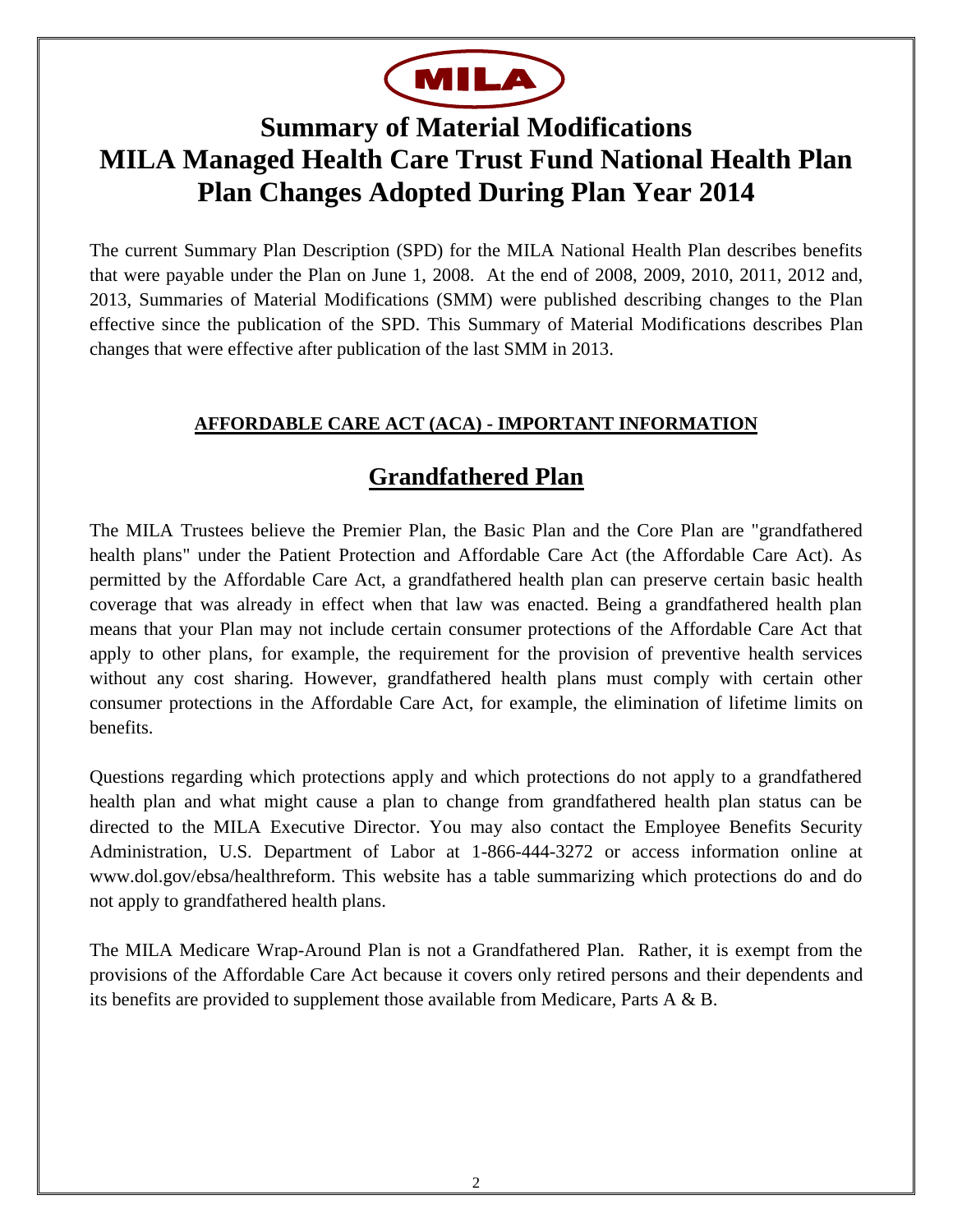# **MILA Plan Changes**

## **MILA Disability Credited Hours - Effective October 1, 2014**

MILA disability credited hours based on the receipt of Workers Compensation benefits or nonoccupational disability benefits provided by a local port plan shall be limited to twenty-four (24) months per illness or injury. The 24 month limit is a per illness or injury limit, not a lifetime limit. When a participant has exhausted the 24 months, the participant may submit applications to MILA on an annual basis to receive additional years of credited service.

The twenty-four (24) month per illness or injury limit for disability-credited hours began on October 1, 2014. Anyone who had received MILA disability credited hours through September 30, 2014, will retain those hours.

Effective October 1, 2014, no one can receive a total of more than twenty-four (24) months of disability credited hours per illness or injury based on the receipt of Workers Compensation benefits or non-occupational disability benefits provided by a local port plan unless the person has submitted in writing a request for an application to MILA to receive up to an additional year of credited service and MILA has approved the extension.

The decision by MILA is final and binding with no right of appeal. The per illness or injury limit of twenty-four (24) months will include disability credited hours received before October 1, 2014 and after October 1, 2014. In order to receive additional years of credited service beyond the first year, annual applications must be submitted to and approved by MILA.

IMPORTANT REMINDER: Any MILA participant who is receiving Social Security Disability Income (SSDI) benefits cannot receive credited hours based on the receipt of accident and health benefits or the receipt of Workers Compensation benefits or nonoccupational disability benefits.

## **MILA Disability Pensioner Benefits – Effective October 1, 2014**

- 1. On and after October 1, 2014, when a disabled pensioner who is receiving a disability pension from a local port applies to MILA for MILA disability pensioner benefits, he or she must submit proof to MILA that he or she has submitted an application to the Social Security Administration to receive Social Security Disability Income (SSDI) benefits. In addition, the disabled pensioner must submit to MILA within one week of receipt a copy of any correspondence which he or she receives from Social Security in connection with the application for SSDI benefits.
- 2. While the SSDI application to the Social Security Administration is pending, MILA will continue to provide MILA benefits to the applicant pursuant to the practice between MILA and the local port. The applicant will receive the MILA plan the applicant is covered by at the time he or she applies for MILA disability pensioner benefits, unless at the time of his or her application for MILA disability pensioner benefits he or she has enough credited hours to receive a better MILA plan, in which case he or she will receive the better MILA plan on January 1 of the following year, provided his application for SSDI benefits is pending.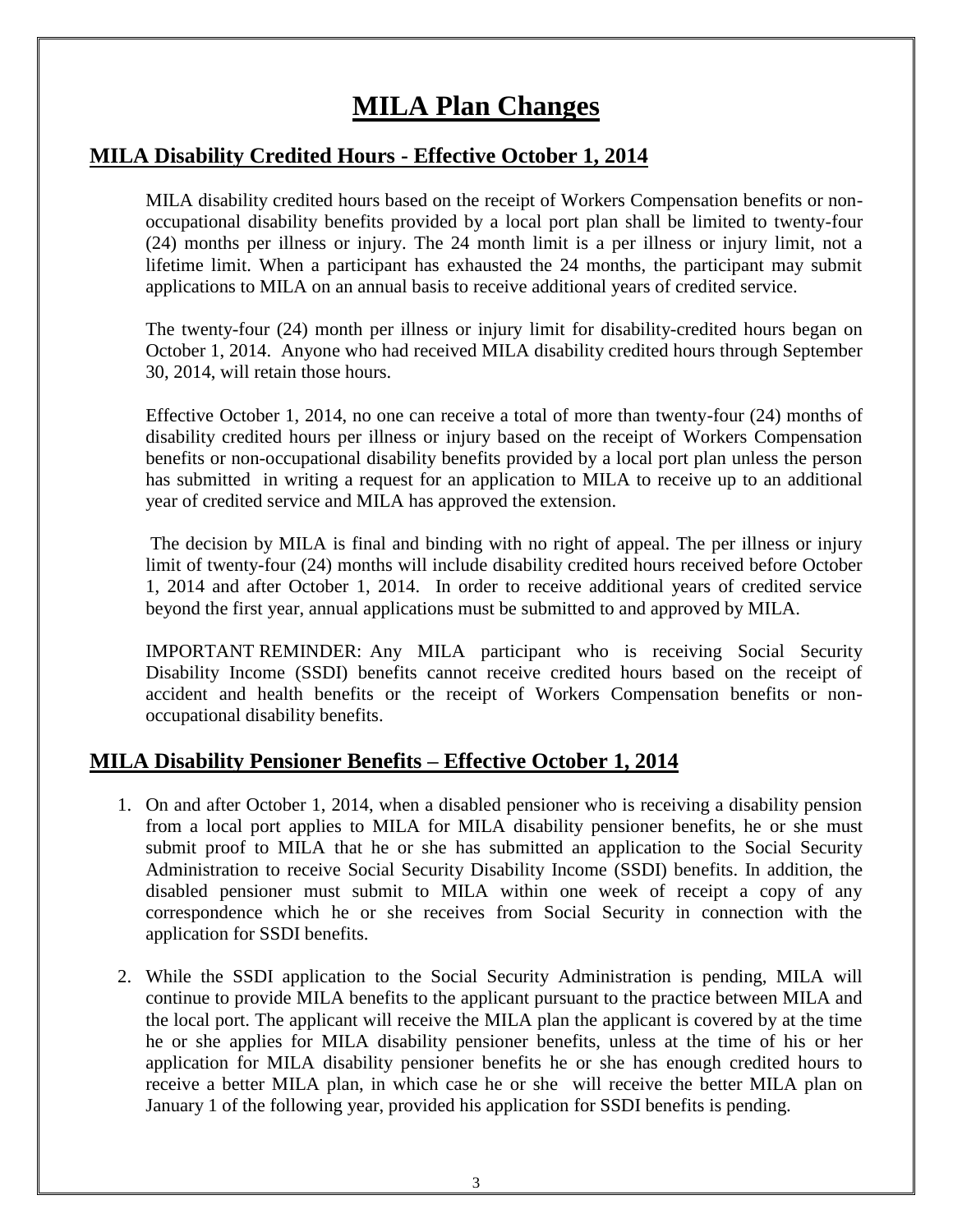Please Note: Within thirty (30) days after his or her application to the Social Security Administration, the applicant must provide to MILA a copy of the **Social Security Administration Retirement, Survivors and Disability Insurance Notice Award letter.**

3. If an applicant does not qualify for SSDI benefits, he will not be eligible for MILA disability pension benefits. However, if an applicant does not qualify for SSDI benefits, he may request a review of his condition by submitting in writing a request for an application to MILA. An applicant must apply to MILA within thirty (30) days after his application (and any appeals) for SSDI benefits is denied. The applicant will continue to receive MILA benefits while MILA reviews the case. MILA will determine whether the applicant is disabled for purposes of performing longshore work. Each case submitted to MILA will be subject to review by the MILA Board of Trustees (or any committee created by the Board of Trustees), to determine whether the applicant is qualified to receive MILA disability pensioner benefits. Any decision reached by the MILA Trustees or any committee acting on the Trustees' behalf, will be final and binding and not subject to any review or appeal.

#### **MILA Coverage for Employer Association Retirees**

- 1. The employer association retiree must be receiving a defined benefit pension based upon his employment in the industry. If the retiree is not receiving a defined benefit pension, he must be entitled to participate in a company sponsored retirement plan.
- 2. If the employer association retiree is at least age 58 years old when he retires, he will qualify for MILA Basic plan benefits provided he has at least twenty-five (25) years of service in the longshore industry and he has worked at least five (5) years with the association immediately before his retirement. At age 62, he will receive MILA Premier plan benefits and at age 65 or eligibility to enroll in Medicare, if earlier, he will receive MILA Medicare Wrap-Around benefits.
- 3. If the employer association retiree is at least 62 years old when he retires, he will qualify for MILA Premier plan benefits provided he has at least twenty-five (25) years of service in the longshore industry and he has worked at least five (5) years with the association immediately before his retirement. At age 65 or eligibility to enroll in Medicare, if earlier, he will receive MILA Medicare Wrap-Around benefits.
- 4. If the employer association retiree is at least age 65 years old when he retires, he will qualify for MILA Medicare Wrap-Around benefits provided he has at least ten (10) years of service in the longshore industry and he has worked at least five (5) years with the association immediately before his retirement.
- 5. The term "in the longshore industry" includes employment in (a) any company that was a signatory to a deep-sea collective bargaining agreement covering ports in the United States, except Alaska and Hawaii, or (b) any company bound by the terms of any deep-sea collective bargaining agreement covering ports in the United States, except Alaska and Hawaii, with a multi-employer bargaining association by reason of being a member of such association.
- 6. Any employer association retiree receiving MILA retiree benefits shall no longer be eligible to receive MILA benefits if the retiree goes to work for an employer in an employment classification in which health care benefits are made available.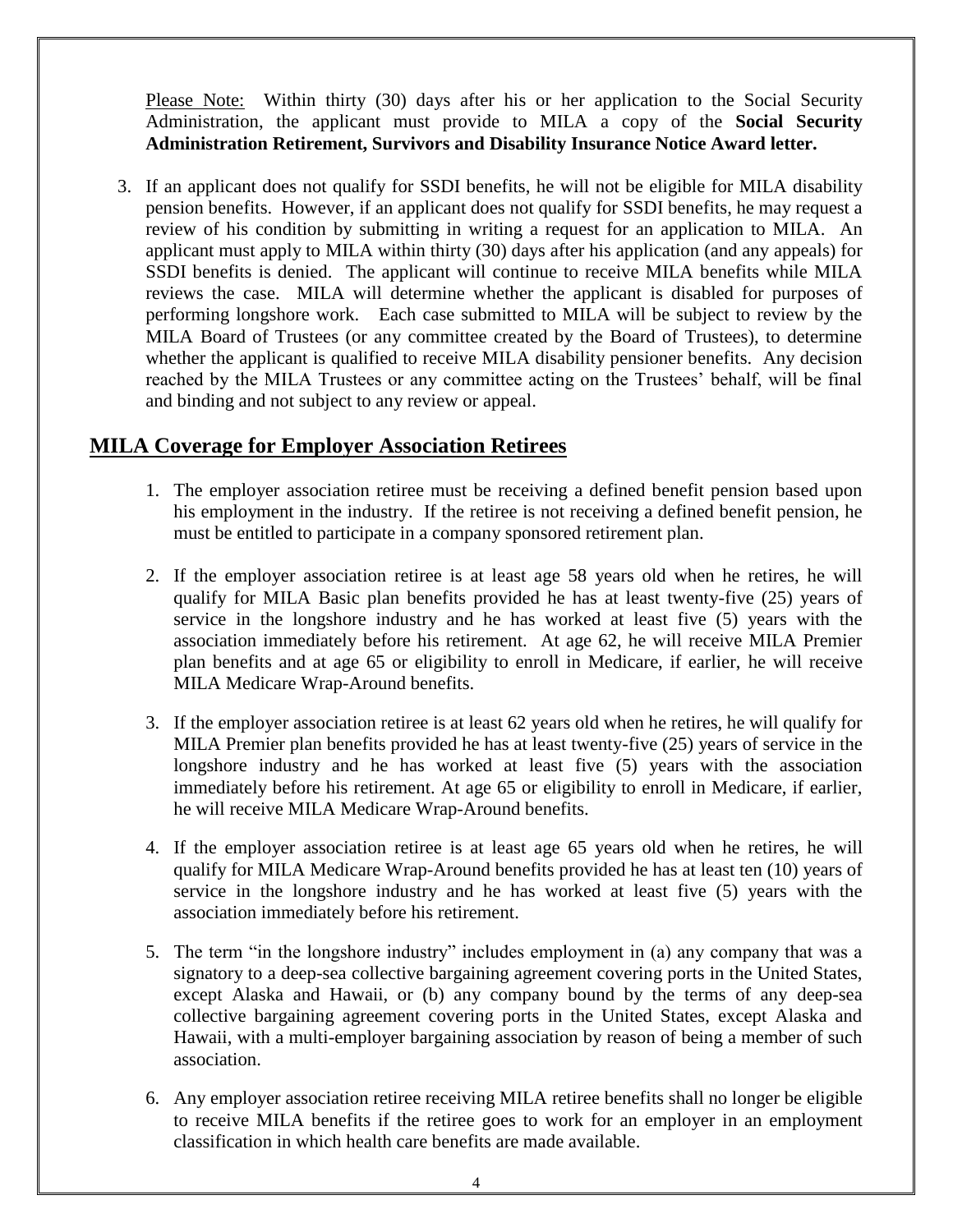7. If the employer association stops covering active employees in MILA, the employer association retiree(s) who were receiving MILA benefits shall no longer be eligible for MILA benefits.

#### **MILA Survivor Benefits If An Active Participant Dies**

If a MILA participant dies, the surviving spouse and children will receive the MILA benefits that the deceased participant was receiving at the time of death, provided that at the time of the participant's death, the participant was (1) working on a job for which the \$5.00 man-hour contribution was paid to MILA; (2) the participant was receiving MILA benefits at the time of his or her death; and (3) the participant would have been eligible for a disability pension based on his or her age and years of service in the port at the time he or she died. The benefits will be provided pursuant to the terms of the MILA plan. If any port has discontinued disability pensions, the participant who dies will be entitled to MILA benefits if at the time of his or her death, he or she would have qualified for a disability pension under the rules in that port which were in effect before the port discontinued disability pensions.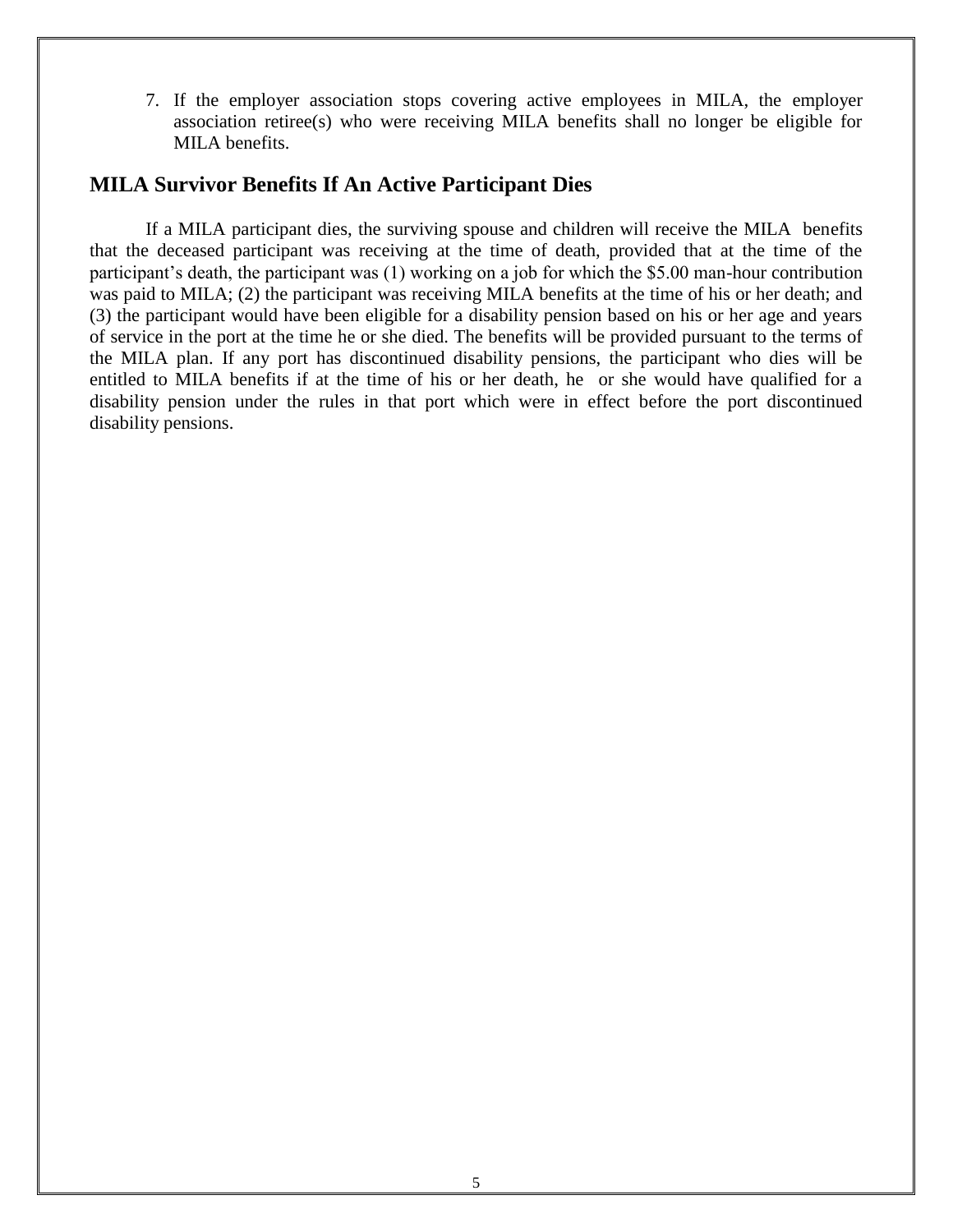# **IMPORTANT REMINDERS**

#### **Coverage for Adult Children**

The Patient Protection and Affordable Care Act (the Act and subsequent Health Care and Education Reconciliation Act referred to herein collectively as "PPACA" or "Affordable Care Act" or "ACA") requires group health plans offering dependent coverage to extend such coverage until dependents reach age 26 (referred to herein as "adult dependents"). The provision affected MILA beginning in 2011. Because the plan is grandfathered, the provision only applied during 2011 through 2013 if the adult dependent had not been offered other employer-sponsored coverage. After January 1, 2014, the adult dependent must be offered coverage regardless of access to other employer-sponsored coverage. If you wish to cover your Adult Children, you must enroll those Adult Children for such coverage in MILA beginning in 2014 if they are not currently covered.

#### **Health Insurance Marketplace**

Through the Affordable Care Act, Health Insurance Marketplaces (formerly known as the Health Insurance Exchanges) have been established across the country that will allow individuals and employers to easily compare and evaluate health insurance coverage and to obtain that coverage beginning in 2014. A Marketplace has been set up in every state, some run by the state and others by or in partnership with the federal government. If you lose coverage in MILA, you may be eligible to enroll for coverage in your State's Health Insurance Marketplace. For more information, please visit [www.healthcare.gov/health-insurance-marketplace/.](http://www.healthcare.gov/health-insurance-marketplace/)

#### **Affordable Care Act (ACA) Notice and 90-Day rule.**

Longshore persons who have not been covered in MILA during 2014 because they did not earn a sufficient number of credited hours during the contract year ending 09/30/2013 but do qualify for MILA coverage in 2015 based upon credited hours earned during the contract year ending 09/30/2014 will be subject to new rules as to when their coverage will begin. Coverage will begin on the earlier of (1) the beginning of the month that is 13 months from the month in which they earned their first credited hour during the contract year and (2) 90 days from the end of the contract year.

For example:

- A person who earns his/her first credited hour during October 2013 and earns at least 700 credited hours during the contract year ending September 30, 2014 will have coverage begin on 11/01/2014.
- A person who earns his/her first credited hour during November 2013 and earns at least 700 credited hours during the contract year ending September 30, 2014 will have coverage begin on 12/01/2014.
- A person who earns his/her first credited hour during December 2013 or after and earns at least 700 credited hours during the contract year ending September 30, 2014 will have coverage begin on 12/30/2014.

A person who is covered in MILA during 2014 and who earns at least 700 credited hours during the contract year ending September 30, 2014 will not be affected by this provision. The MILA Plan in which that person will be covered during 2015 will be determined by the total number of credited hours earned during the contract year ending September 30, 2014.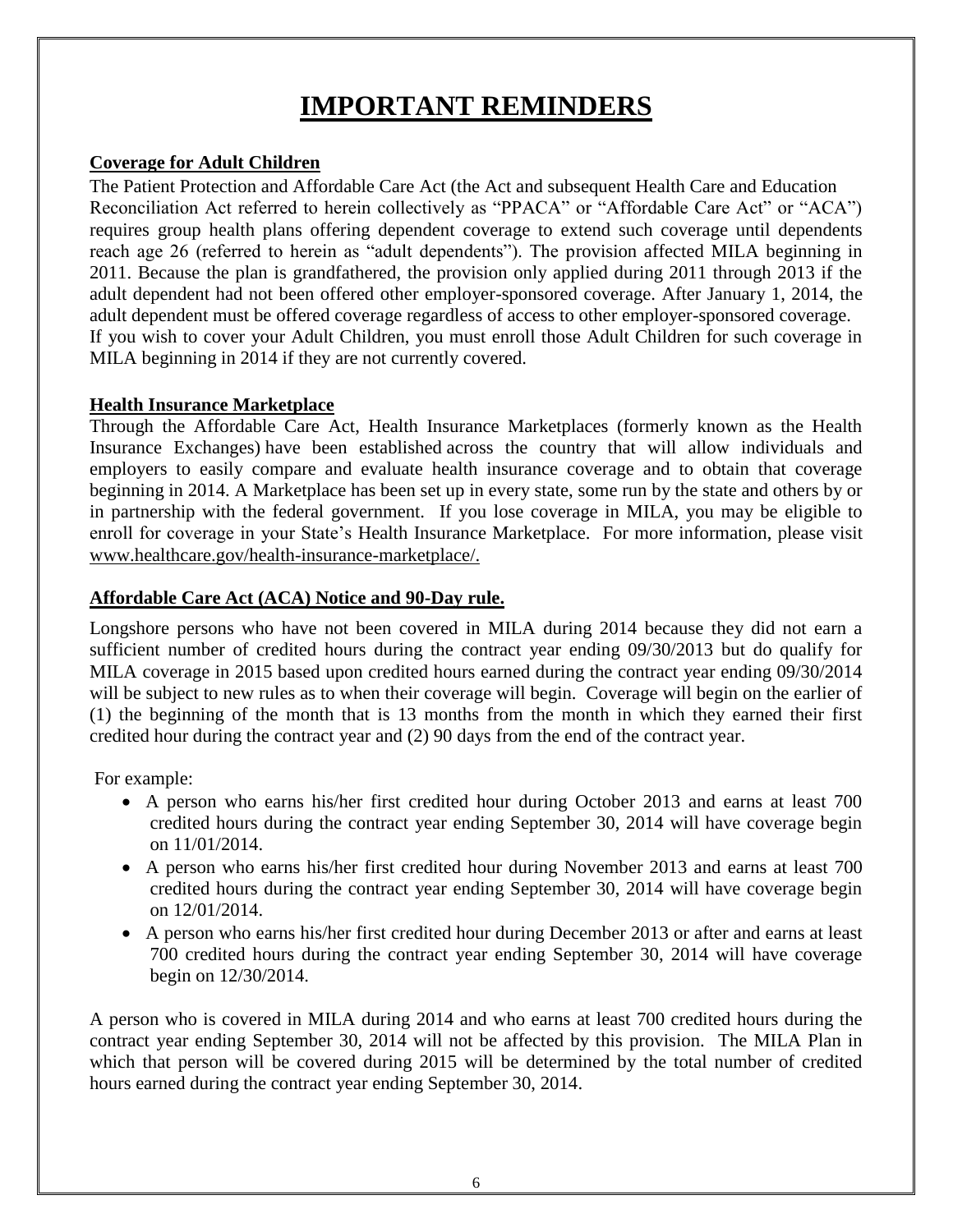# URGENT CARE vs. EMERGENCY ROOM (ER) CARE

## **Next time you need medical attention, consider your options!**

Illness and injuries come along when you least expect them. When it is time to make a decision fast, it is good to know your options.

When you have a non-emergency situation, consider using the nearest Urgent Care Center before you go to the ER. Urgent Care Centers offer state-of-the-art facilities, shorter wait times and quality medical care.

Are you "sick" of waiting in the ER? Getting the right care quickly is important.

**When should you go to the Emergency Room?** When medical attention is needed for lifethreatening conditions such as: chest pain or pressure, uncontrolled bleeding, sudden or severe pain, coughing or vomiting blood, difficulty breathing or shortness of breath, sudden dizziness, weakness, etc.

**When should you go to the Urgent Care Center?** Urgent Care Centers provide prompt treatment for non-life threatening conditions and help you avoid the long waiting times one often encounters when seeking treatment for non-life threatening conditions in the ER.

When medical attention is needed and you are unable to see your doctor, you can visit your local Urgent Care Center for non-life-threatening conditions such as colds, flu, fevers, earaches, sore throats, sprains and strains, minor burns/small cuts, rashes, nausea, migraines, conjunctivitis (pink eye), bladder/urinary symptoms, etc.

**For information on the Urgent Care Centers near you, you can check the online Provider Director on myCigna.com or Cigna.com, or by calling a customer service representative at the number listed on the back or your MILA/Cigna I.D. card.**

**NOTE: We want to encourage you to make the best decisions when it comes to your health care, whether that is saving you time or money. In no way do we wish to discourage you from visiting the ER if the need arises.**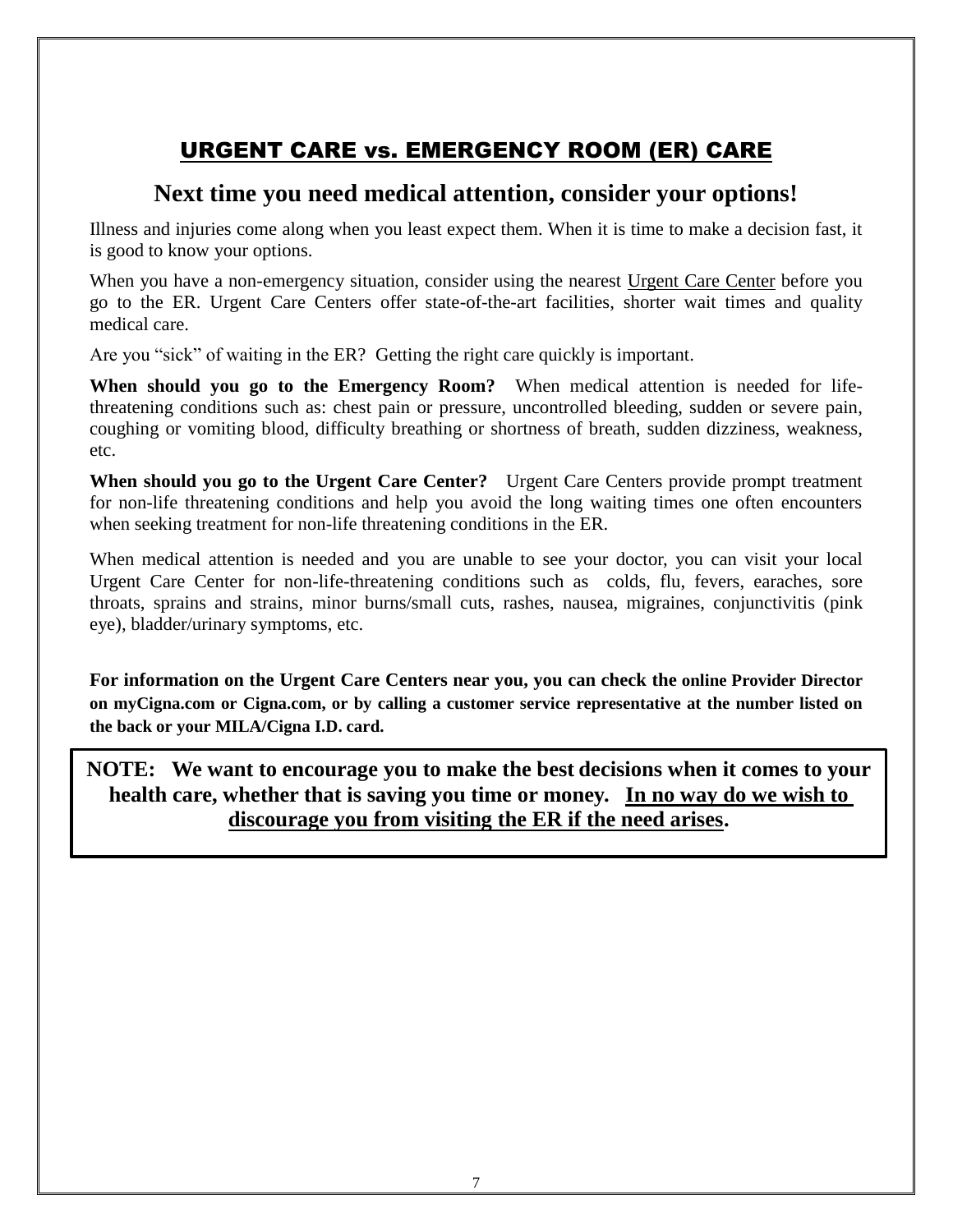## **LOOK WHAT'S NEW UNDER CVS/CAREMARK**

**CVS/caremark** 

Add email@rxhealthinfo.com to your address book View in web browser



# **Scan to Refill by Mail** with Your Smartphone

Look what you can do with our CVS Caremark mobile app. Sign up at **Caremark.com to fill your long-term** medicine in 90-day supplies by mail rather than 30-day supplies at your pharmacy.

**DOWNLOAD APP NOW** 

Then use your phone to scan the bar code or QR code on your mail service Rx for instant refill. Simply use our app to scan anytime and we mail your refills automatically. No more monthly refill calls or trips to the pharmacy!

Manage your prescription medicine on the go with these tools for all CVS Caremark mobile app users:



Easy Refill - Request or scan for a refill anywhere, anytime.



Pill Identifier - Quickly identify over-the-counter pills with a simple scan.



Drug Interactions -Avoid unwanted interactions between medicines.

#### Members who sign in through our app can access more features like:

- Check Drug Costs for Savings Opportunities
- **Find a Pharmacy**
- Orders & History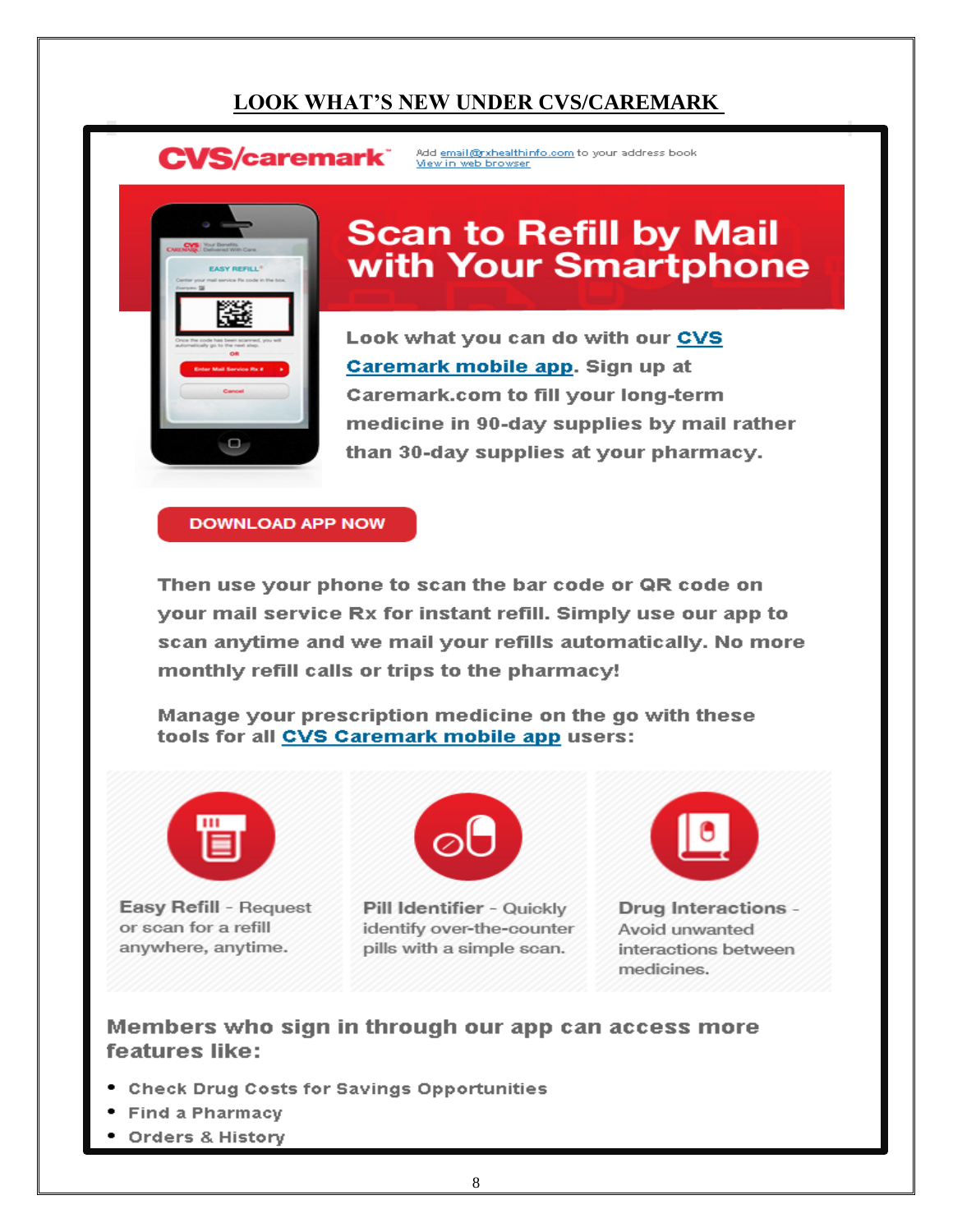## **CVS CAREMARK ALSO OFFERS TO ALL OUR ELIGIBLE MEMBERS**

## **Blood Glucose Meter:**

**Do you have diabetes?** You may qualify for a blood glucose meter at no cost to you!

#### **How do you qualify for this offer?**

- o Have diabetes
- o Have MILA/CVS Caremark Mail Service prescription benefits
- o Use ACCU-CHEK or OneTouch test strips that are covered by the CVS Caremark Mail Service

#### **The following blood glucose meter kits are currently offered:**

- o Roche ACCU-CHEK Aviva
- o Roche ACCU-CHEK Compact Plus
- o LifeScan OneTouch UltraSmart
- o LifeScan OneTouch UltraMini

*To see if you qualify for a blood glucose meter at no charge, please contact the CVS/ Caremark Diabetic Meter Team toll-free at 1-800-588-4456 or by calling the phone number on the back of your MILA CVS/Caremark I.D. card.*

## **Caremark.com - Mobile Web Site**

You can now manage your prescription needs from your cell phone or your iPhone/ iPad/Android. This site provides users of cellular devices a more efficient way to:



- **Refill Mail Service Prescriptions**
- **Request a New Prescription**
- **View Prescription History**
- **Check Order Status**
- **Check Drug Coverage and Cost**
- **Find a Pharmacy**
- **And more!**



No matter how or where you access the site, your information is saved in real time, so it's always up to date. The best part is it is free! Simply visit Caremark.com from your mobile Web device and register or log in to get started.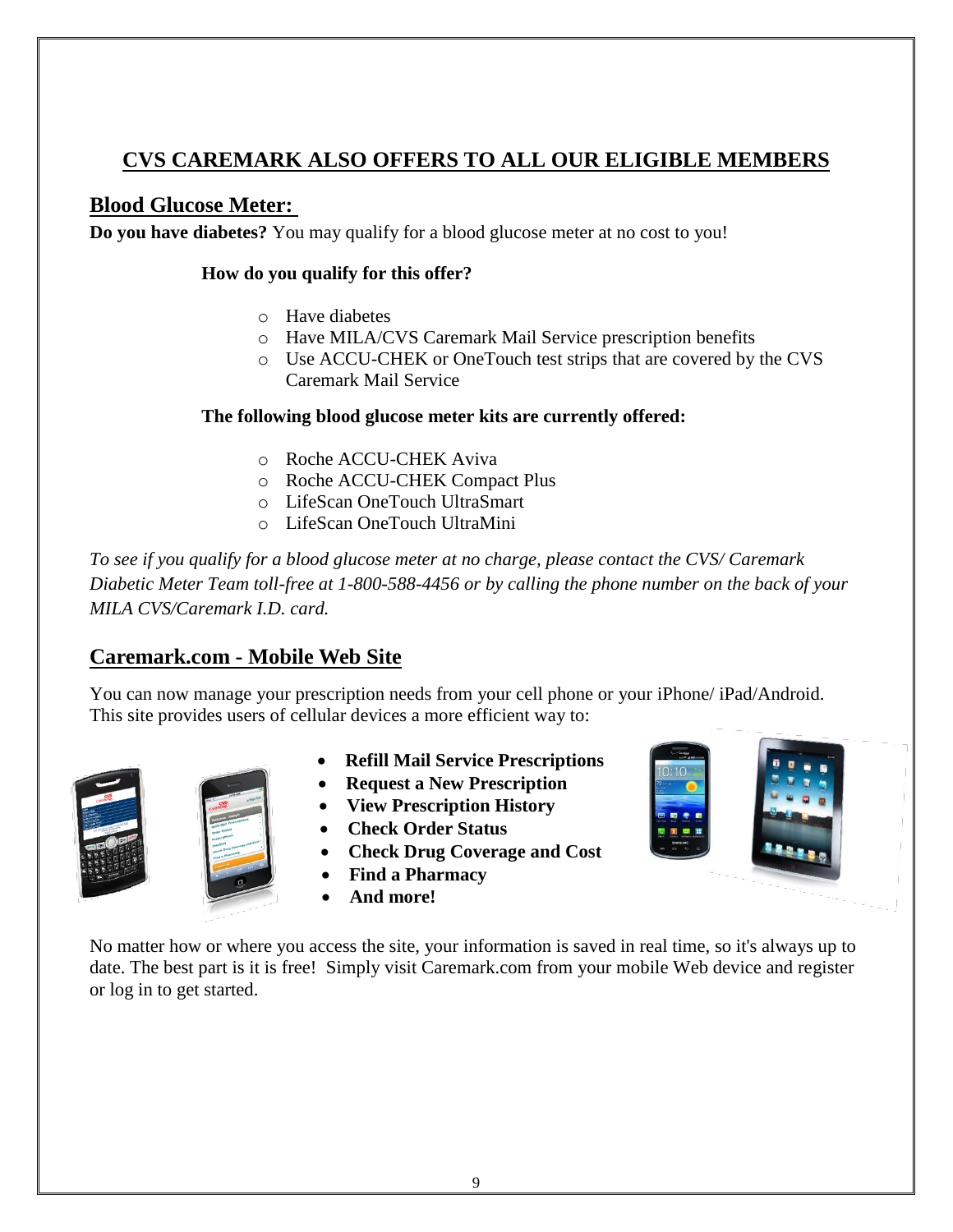# **INFORMATION FOR OUR MEDICARE BENEFICIARIES**

#### **MEDICARE ENROLLMENT/ELIGIBILITY**

If you are **not a pensioner** and your coverage in MILA is due to the hours you have earned in the previous contract year or due to your active employment with an Employer that has signed a Participation Agreement, you are not required to enroll in Medicare. However, if your dependent does enroll in Medicare, MILA will be the primary payer of your dependents benefits and Medicare benefits will be secondary. Medicare will determine any benefits payable by Medicare after considering all benefits payable by MILA.

If **you are a pensioner**, the spouse of a pensioner, or other dependent of a pensioner, and you do not have other coverage by virtue of active employment and you are eligible to enroll for Medicare, you **MUST** ENROLL IN AND KEEP Medicare Parts A & B in order to have complete benefits in MILA. Complete information regarding Medicare benefits and how to enroll may be obtained from your local Social Security office.

MILA provides prescription drug coverage which is Creditable Coverage that is, comparable or better than Medicare Part D coverage. **Do not sign up for any other Medicare Part D coverage or you will lose your MILA prescription benefits!**

**Below is a summary of the benefits available in the MILA Medicare Wrap-Around Plan** 

| SUMMARY OF THE MILA MEDICARE WRAP-AROUND PLAN          |                                                                                                                                                                                                                                                                                    |  |  |
|--------------------------------------------------------|------------------------------------------------------------------------------------------------------------------------------------------------------------------------------------------------------------------------------------------------------------------------------------|--|--|
| <b>Who Is Eligible For Coverage</b>                    | Regular Pensioners and their dependents who are eligible to enroll in Medicare and who are not<br>enrolled in a Medicare Advantage Plan                                                                                                                                            |  |  |
| If eligible, must a person enroll in Medicare?         | The covered person must enroll in Medicare, Part A and Part B. Generally, the person should not<br>enroll in Medicare, Part D.                                                                                                                                                     |  |  |
| Which Plan pays first and controls - Medicare or MILA? | Medicare pays before MILA. If the expense is eligible for Medicare benefits, Medicare's rules<br>apply. Otherwise, MILA's rules apply                                                                                                                                              |  |  |
| What expenses are eligible for MILA reimbursement?     | Generally, the Plan pays benefits based upon the person's Medicare deductibles and co-insurance<br>expenses that remain after Medicare's payments.                                                                                                                                 |  |  |
| <b>What Benefits Will MILA Pay</b>                     |                                                                                                                                                                                                                                                                                    |  |  |
| For Medicare, PART A                                   | MILA will pay 100% of the Part A deductible and the portions of the hospital or nursing home<br>expense, which are covered by Medicare but are the member's responsibility.                                                                                                        |  |  |
| <b>For Medicare, PART B</b>                            | The first \$150 of the Part B eligible expenses are the person's deductible (\$300 per family) in a<br>calendar year. Thereafter, the Plan pays 80% until the person's maximum out-of-pocket expense is<br>reached. Thereafter, it pays 100% for the balance of the calendar year. |  |  |
| What Is The Person's Maximum Out-of-Pocket Expenses?   | The person will pay no more than \$2,500 in MILA deductible and co-insurance expenses during the<br>calendar year (maximum \$5,000 per family).                                                                                                                                    |  |  |
| What Is The Plan's Maximum Benefit?                    | The MILA Plan will pay no more than \$500,000 during a person's lifetime.                                                                                                                                                                                                          |  |  |
| <b>Plan Limitations and Exclusions.</b>                | The Premier Plan's provisions which apply to out-of-network benefits also apply to this plan<br>unless Medicare applies a benefit limit, in which case, the Medicare limit will apply.                                                                                             |  |  |
| <b>PRESCRIPTION DRUG BENEFITS</b>                      | The prescription drug benefits in this plan are the same as in the Basic and Premier Plans.                                                                                                                                                                                        |  |  |
| <b>Prescription Brand Deductible per Individual</b>    | \$500 Deductible applies to all Brand Name Drugs when a generic equivalent is available                                                                                                                                                                                            |  |  |
| <b>RETAIL</b>                                          |                                                                                                                                                                                                                                                                                    |  |  |
| Retail Copay - 30-day supply (Generic)                 | \$5                                                                                                                                                                                                                                                                                |  |  |
| Retail Copay - 30-day supply (Preferred Brand)         | \$10                                                                                                                                                                                                                                                                               |  |  |
| Retail Copay - 30-day supply (Non-Preferred Brand)     | \$25                                                                                                                                                                                                                                                                               |  |  |
| <b>MAIL</b>                                            |                                                                                                                                                                                                                                                                                    |  |  |
| Mail Order Copay - 90 day supply (Generic)             | \$5                                                                                                                                                                                                                                                                                |  |  |
| Mail Order Copay - 90 day supply ((Preferred Brand)    | \$15                                                                                                                                                                                                                                                                               |  |  |
| Mail Order Copay - 90 day supply (Non-Preferred Brand) | \$50                                                                                                                                                                                                                                                                               |  |  |
|                                                        |                                                                                                                                                                                                                                                                                    |  |  |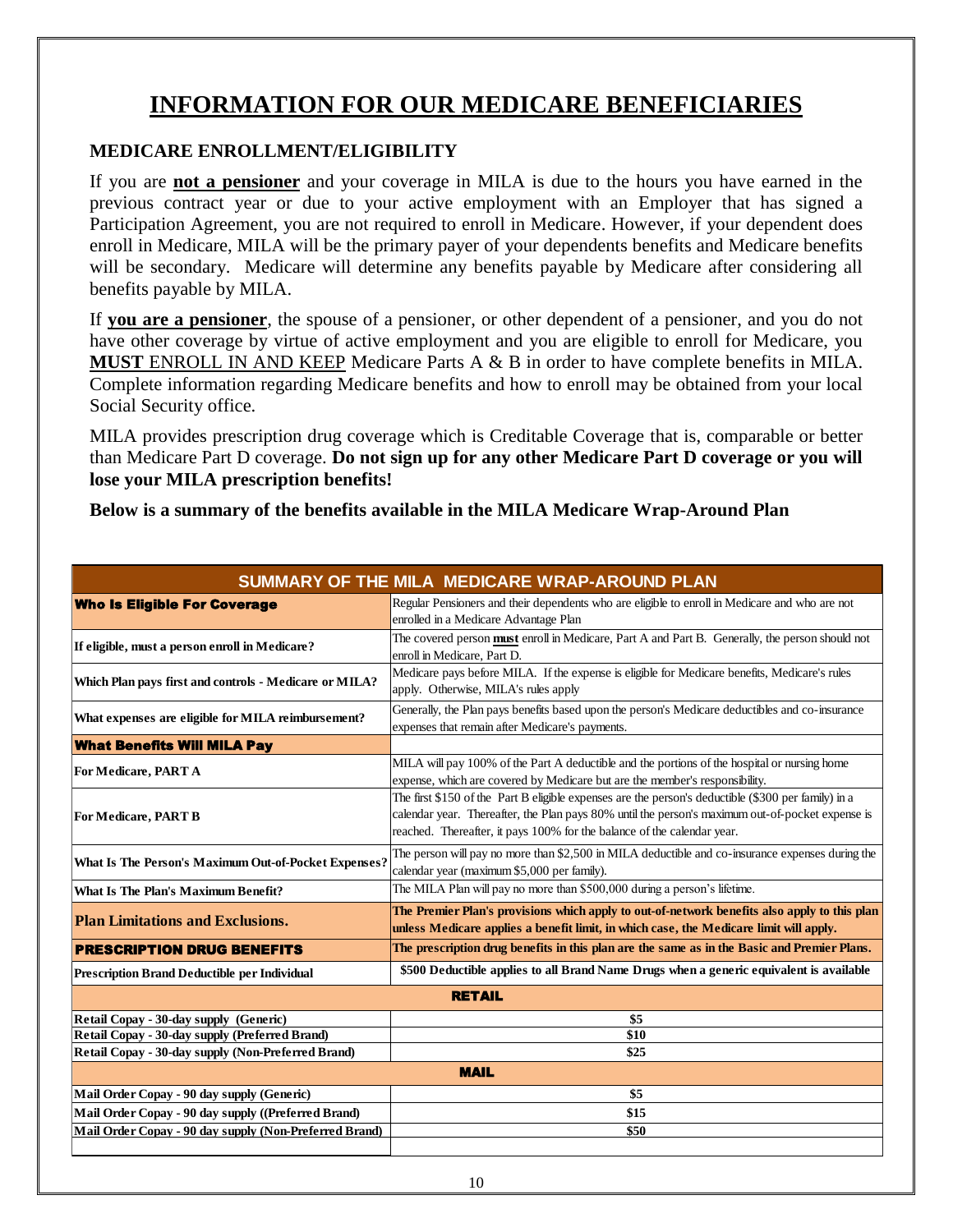

# **WOMEN'S HEALTH AND CANCER RIGHTS ACT OF 1998 NOTICE**

Under federal law, group health plans, insurers, and HMOs that provide medical and surgical benefits in connection with a mastectomy must provide benefits for certain reconstructive surgery, effective for the first plan year beginning on or after October 21, 1998.

In the case of a participant or beneficiary who is receiving benefits under the plan in connection with a mastectomy and who elects breast reconstruction, federal law requires coverage in a manner determined in consultation with the attending physician and the patient for:

- reconstruction of the breast on which the mastectomy was performed;
- surgery and reconstruction of the other breast to produce a symmetrical appearance; and
- Prostheses and treatment of physical complications at all stages of the mastectomy, including lymphedema.

This coverage is subject to a plan's annual deductibles and coinsurance provisions. These provisions are generally described in the plan's Summary Plan Description (SPD).

If you have any questions about the coverage of mastectomies or reconstructive surgery, please contact your Local Port Administrator or the MILA office.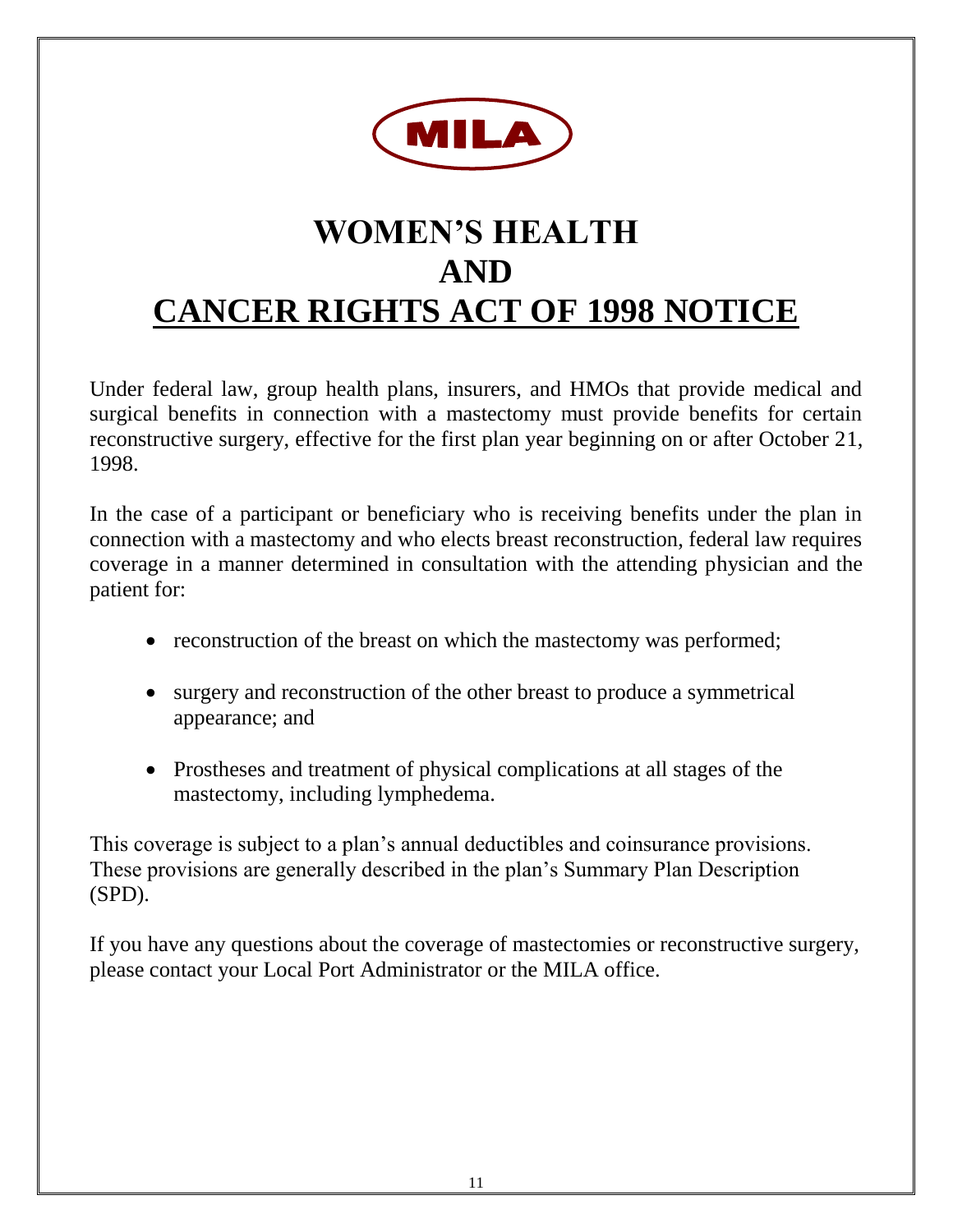

#### **Section 1: Purpose of This Notice and Effective Date**

#### **THIS NOTICE DESCRIBES HOW MEDICAL INFORMATION ABOUT YOU MAY BE USED AND DISCLOSED AND HOW YOU CAN GET ACCESS TO THIS INFORMATION. PLEASE REVIEW IT CAREFULLY.**

*Effective date.* The effective date of this Notice was April 14, 2003. This Notice has been revised as of September 23, 2013.

*This Notice is required by law.* The MILA Managed Health Care Trust Fund (the "Plan") is required by law to take reasonable steps to ensure the privacy of your personally identifiable health information and to inform you about:

- 1. The Plan's uses and disclosures of Protected Health Information (PHI),
- 2. Your rights to privacy with respect to your PHI,
- 3. The Plan's duties with respect to your PHI,
- 4. Your right to file a complaint with the Plan and with the Secretary of the United States Department of Health and Human Services (HHS), and
- 5. The person or office you should contact for further information about the Plan's privacy practices.

#### *Section 2: Your Protected Health Information*

#### Protected Health Information (PHI) Defined

The term "Protected Health Information" (PHI) includes all individually identifiable health information related to your past, present or future physical or mental health condition or for payment for health care. PHI includes information maintained by the Plan in oral, written, electronic or any other form.

#### When the Plan May Disclose Your PHI

Under the law, the Plan may disclose your PHI without your consent or authorization, or the opportunity to agree or object, in the following cases:

- *At your request*. If you request it, the Plan is required to give you access to certain PHI in order to allow you to inspect and/or copy it.
- *As required by an agency of the government*. The Secretary of the United States Department of Health and Human Services may require the disclosure of your PHI to investigate or determine the Plan's compliance with the privacy regulations.
- *For treatment, payment or health care operations*. The Plan and its business associates will use PHI in order to carry out:
	- $\triangleright$  Treatment,
	- $\triangleright$  Payment, or
	- $\blacktriangleright$  Health care operations.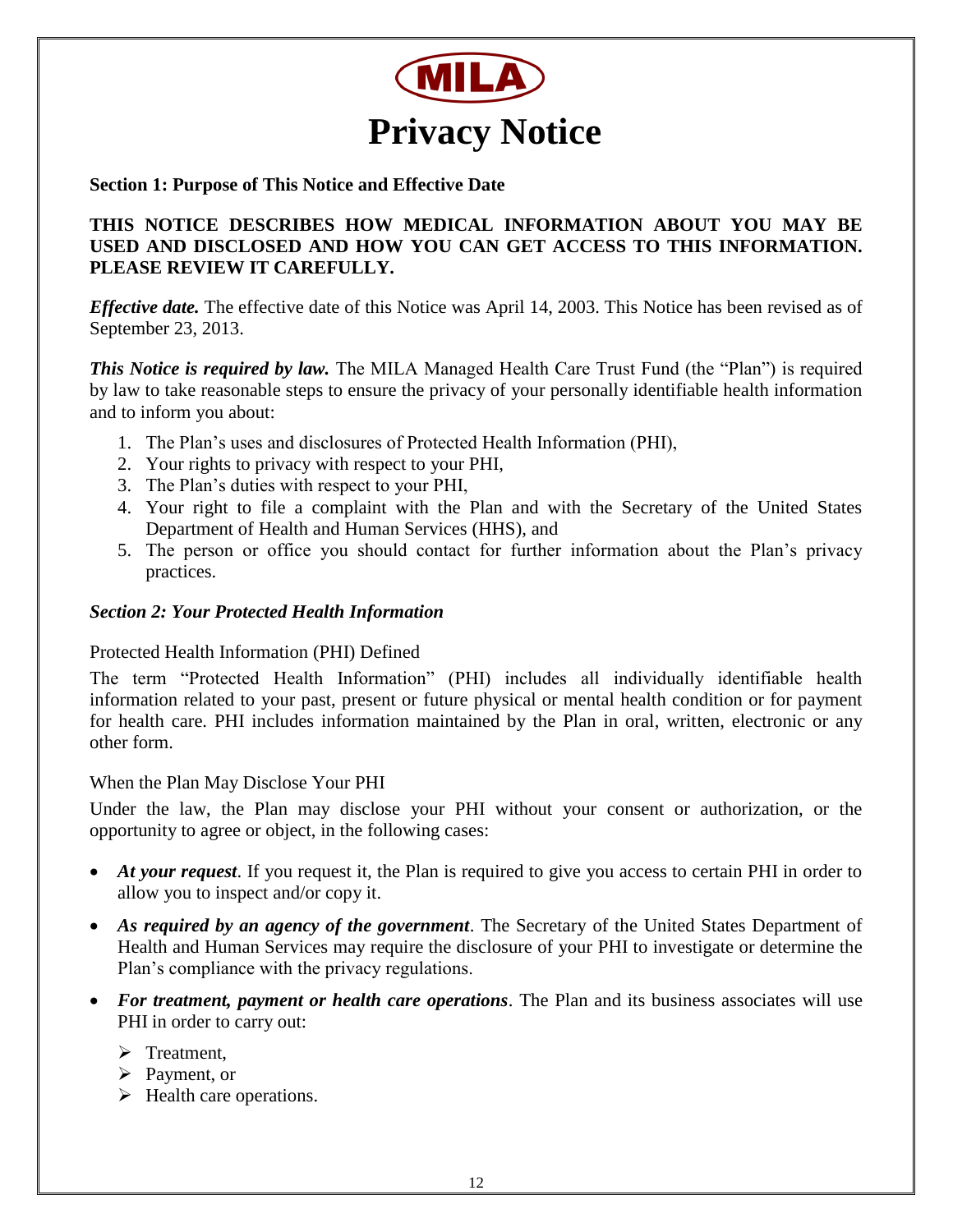**Treatment** is the provision, coordination, or management of health care and related services. It also includes but is not limited to consultations and referrals between one or more of your providers.

For example, the Plan may disclose to a treating orthodontist the name of your treating dentist so that the orthodontist may ask for your dental x-rays from the treating dentist.

**Payment** includes but is not limited to actions to make coverage determinations and payment (including billing, claims management, subrogation, plan reimbursement, reviews for medical necessity and appropriateness of care and utilization review and pre-authorizations).

For example, the Plan may tell a doctor whether you are eligible for coverage or what percentage of the bill will be paid by the Plan. If we contract with third parties to help us with payment operations, such as a physician that reviews medical claims, we will also disclose information to them. These third parties are known as "business associates."

**Health care operations** includes but is not limited to quality assessment and improvement, reviewing competence or qualifications of health care professionals, underwriting, premium rating and other insurance activities relating to creating or renewing insurance contracts. It also includes disease management, case management, conducting or arranging for medical review, legal services, and auditing functions including fraud and abuse compliance programs, business planning and development, business management and general administrative activities.

For example, the Plan may use information about your claims to refer you into a disease management program, a well-pregnancy program, project future benefit costs or audit the accuracy of its claims processing functions.

#### *When the Disclosure of Your PHI Requires Your Written Authorization*

The Plan must generally obtain your authorization before each of the following (each of these include defined exceptions under which the Plan uses or disclose your PHI for these purposes without your authorization):

- Using or disclosing psychotherapy notes about you from your psychotherapist.
- Using or disclosing your PHI for marketing purposes (a communication that encourages you to purchase or use a product or service) if the Plan receives direct or indirect financial remuneration (payment) from the entity whose product or service is being marketed.
- Receiving direct or indirect remuneration (payment or other benefit) in exchange for receipt of your PHI.

*Psychotherapy notes* are separately filed notes about your conversations with your mental health professional during a counseling session. They do not include summary information about your mental health treatment. The Plan is not likely to have access to or maintain these types of notes.

#### **Use or Disclosure of Your PHI That Requires You Be Given an Opportunity to Agree or Disagree Before the Use or Release**

Disclosure of your PHI to family members, other relatives, your close personal friends, and any other person you choose without your written consent or authorization is allowed under federal law if: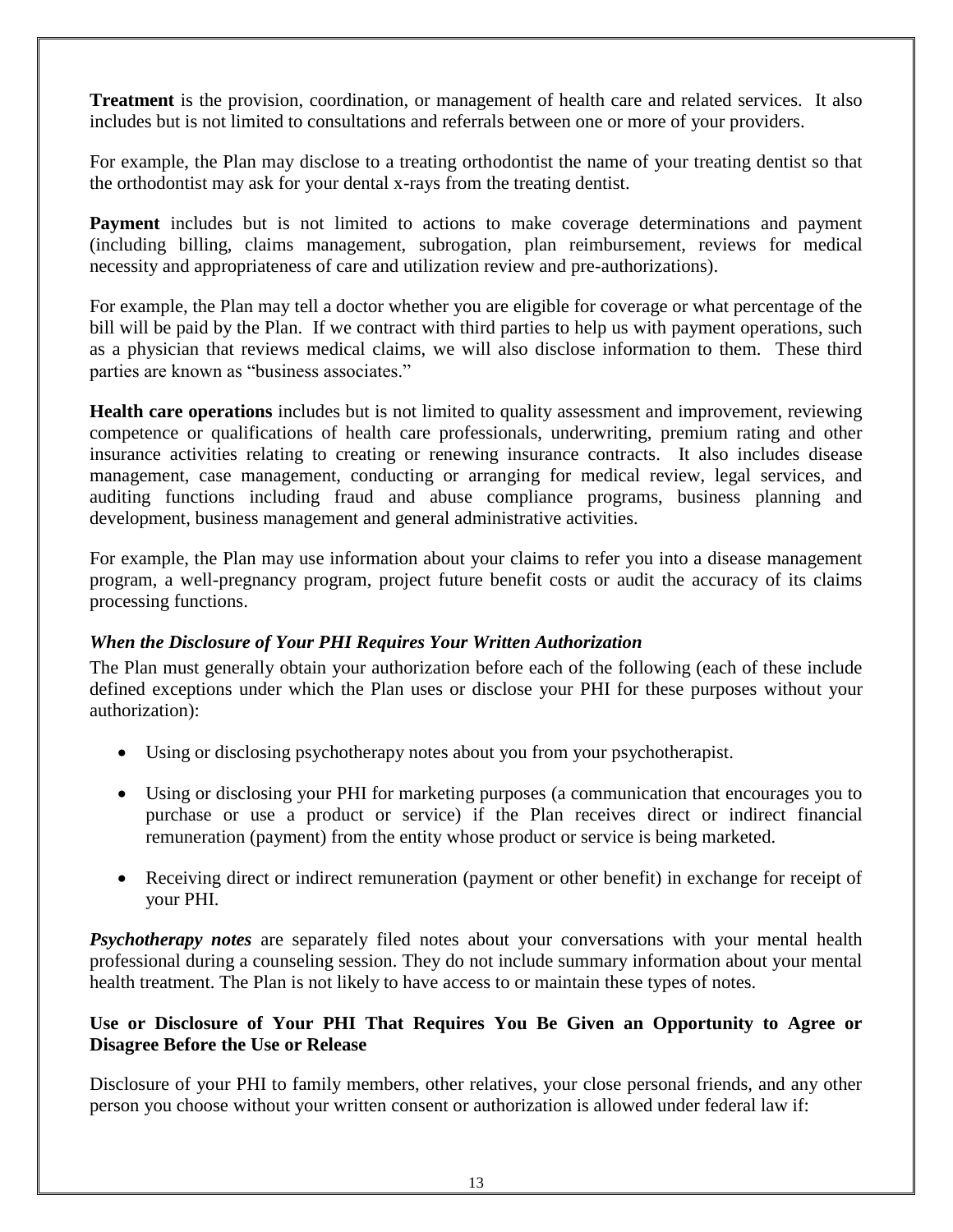- The information is directly relevant to the family or friend's involvement with your care or payment for that care, and
- You have either agreed to the disclosure or have been given an opportunity to object and have not objected.

Please contact the Fund's Privacy/Security Officer if you wish to limit access to your PHI by any of the persons described above.

#### **Use or Disclosure of Your PHI for Which Consent, Authorization or Opportunity to Object Is Not Required**

The Plan is allowed under federal law to use and disclose your PHI without your consent or authorization under the following circumstances:

- 1. *When required by law.*
- 2. *Public health purposes.* To an authorized public health authority if required by law or for public health and safety purposes. PHI may also be used or disclosed if you have been exposed to a communicable disease or are at risk of spreading a disease or condition, if authorized by law.
- 3. *Domestic violence or abuse situations.* When authorized or required by law to report information about abuse, neglect or domestic violence to public authorities if a reasonable belief exists that you may be a victim of abuse, neglect or domestic violence. In such case, the Plan will promptly inform you that such a disclosure has been or will be made unless that notice would cause a risk of serious harm. For purposes of reporting child abuse or neglect, it is not necessary to inform the minor that such a disclosure has been or will be made. Disclosure may generally be made to the minor's parents or other representatives, although there may be circumstances under federal or state law when the parents or other representatives may not be given access to minor's PHI.
- 4. *Health oversight activities.* To a public health oversight agency for oversight activities authorized by law. These activities include civil, administrative or criminal investigations, inspections, licensure or disciplinary actions (for example, to investigate complaints against health care providers) and other activities necessary for appropriate oversight of government benefit programs (for example, to investigate Medicare or Medicaid fraud).
- 5. *Court proceedings.* When required for judicial or administrative proceedings. For example, your PHI may be disclosed in response to a subpoena or discovery request, . provided that certain conditions are met, including that: (a) the requesting party must give the Plan satisfactory assurances that a good faith attempt has been made to provide you with written notice, and (b) the notice provided sufficient information about the proceeding to permit you to raise and objection, and (c) no objections were raised or the objection were resolved in favor of disclosure by the court or tribunal.
- 6. *Law enforcement health purposes.* When required for law enforcement purposes (for example, to report certain types of wounds).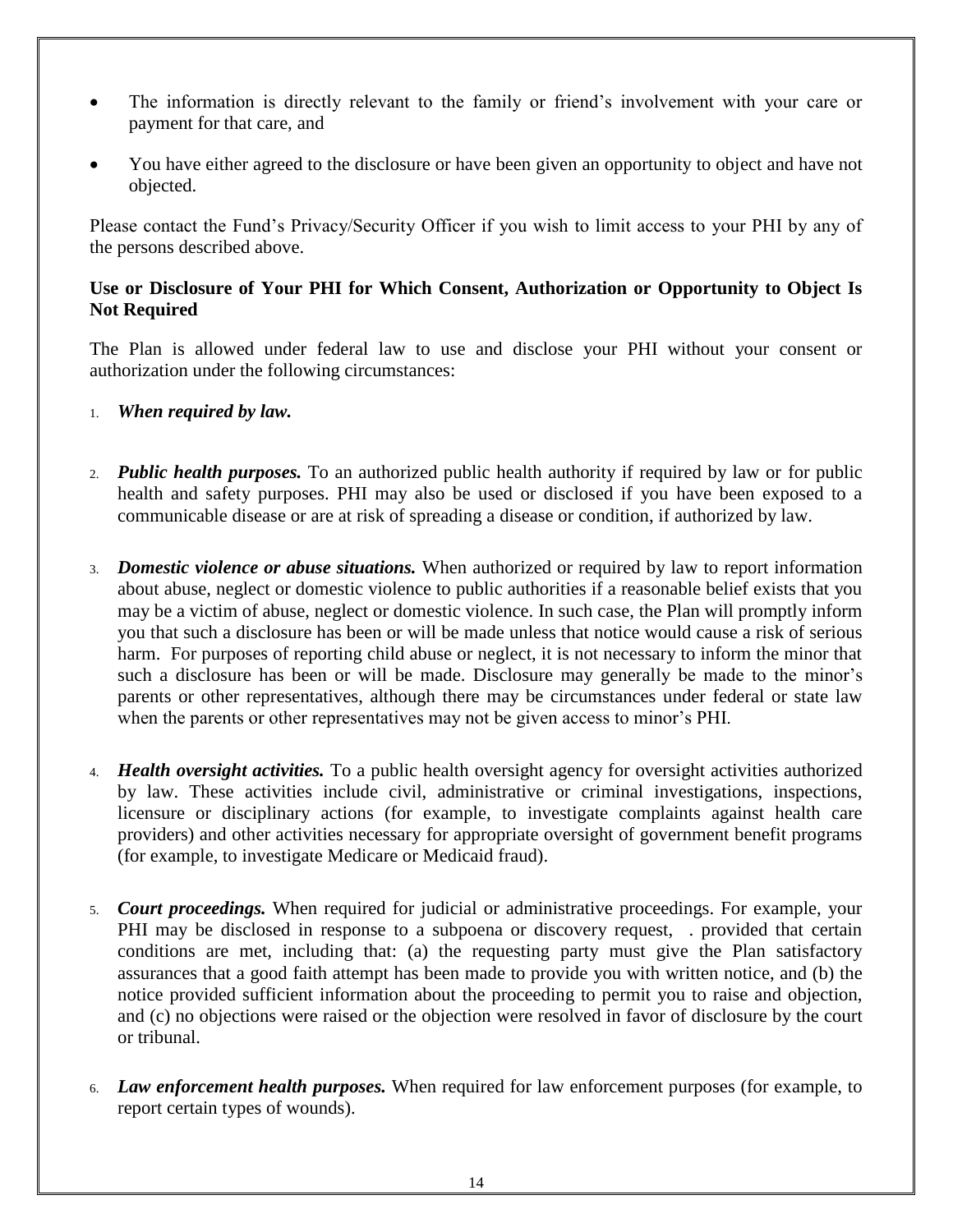- 7. *Law enforcement emergency purposes.* For certain law enforcement purposes if the law enforcement official represents that the information is not intended to be used against the individual, the immediate law enforcement activity would be materially and adversely affected by waiting to obtain the individual's agreement and the Plan, in its best judgment, determines that disclosure is in the best interest of the individual. Law enforcement includes:
	- a) identifying or locating a suspect, fugitive, material witness or missing person, and
	- b) disclosing information about an individual who is or is suspected to be a victim of a crime, but only if the individual agrees to the disclosure or the covered entity is unable to obtain the individual's agreement because of emergency circumstances.
- 8. *Determining cause of death and organ donation.* When required to be given to a coroner or medical examiner to identify a deceased person, determine a cause of death or other authorized duties.
- 9. *Funeral purposes.* When required to be given to funeral directors to carry out their duties with respect to the decedent.
- 10. *Research.* For research, subject to certain conditions.
- 11. *Health or safety threats.* When, consistent with applicable law and standards of ethical conduct, the Plan in good faith believes the use or disclosure is necessary to prevent or lessen a serious and imminent threat to the health or safety of a person or the public and the disclosure is to a person reasonably able to prevent or lessen the threat, including the target of the threat.
- 12. *Workers' compensation programs.* When authorized by and to the extent necessary to comply with workers' compensation or other similar programs established by law.

#### *Other Uses or Disclosures*

The Plan may contact you to provide you information about treatment alternatives or other healthrelated benefits and services that may be of interest to you.

The Plan may disclose protected health information to the sponsor of the Plan for reasons regarding the administration of this Plan. The "plan sponsor" of this Plan is the MILA Managed Health Care Trust Fund Board of Trustees.

Any other Plan uses and disclosures not described in Section 2 of this notice will be made only if you provide the Plan with written authorization, subject to your right to revoke your authorization.

## *Section 3: Your Individual Privacy Rights Breach Notification*

If a breach of your unsecured PHI occurs, the Plan will notify you.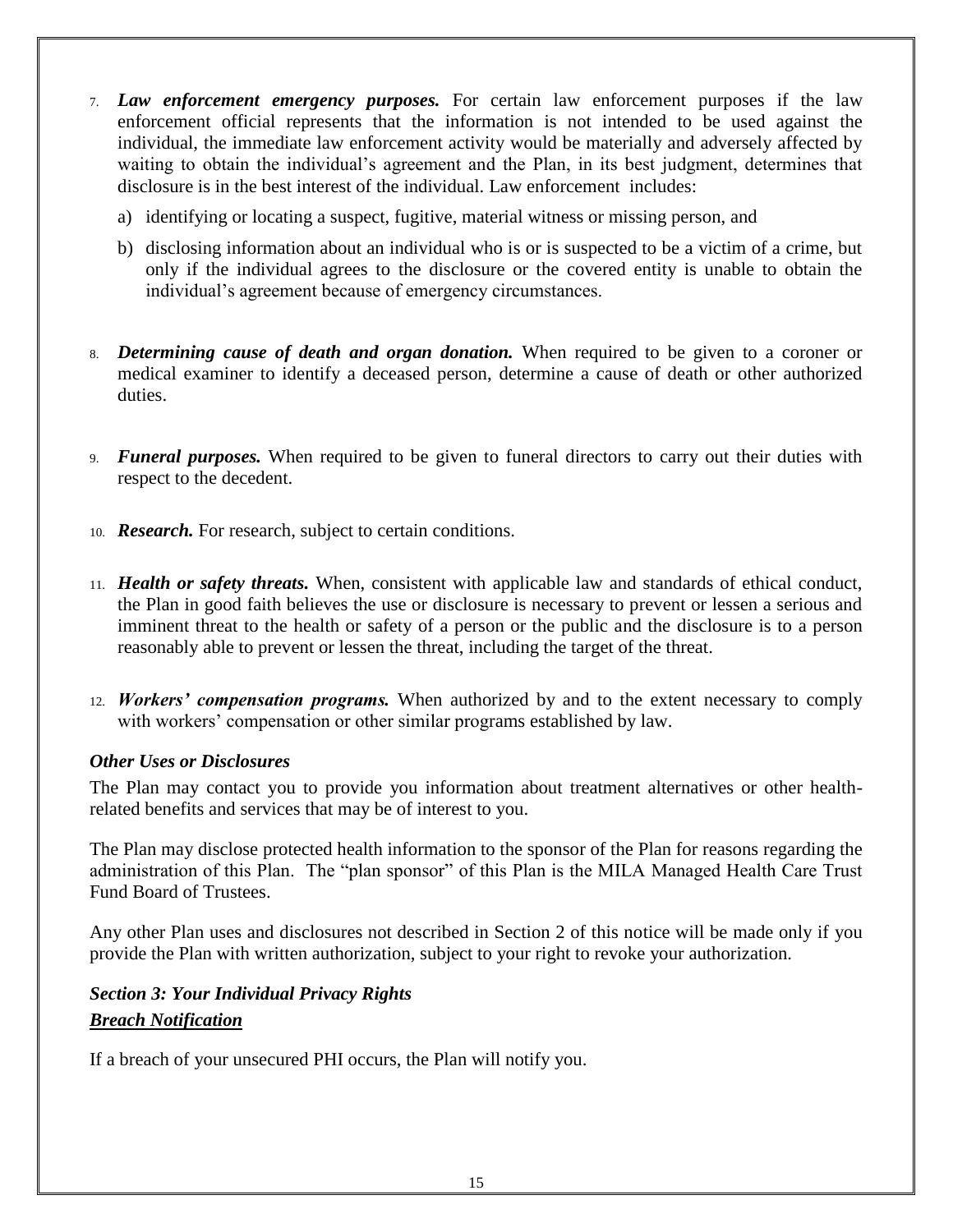#### *You May Request Restrictions on PHI Uses and Disclosures*

You may request the Plan to:

- 1. Restrict the uses and disclosures of your PHI to carry out treatment, payment or health care operations, or
- 2. Restrict uses and disclosures to family members, relatives, friends or other persons identified by you who are involved in your care.

The Plan, however, is not required to agree to your request.

You should make all requests to the Privacy/Security Officer at:

#### **LaVerne A. Thompson, Executive Director and Privacy/Security Officer MILA Managed Health Care Trust Fund 111 Broadway, Suite 502 New York, NY 10006**

#### *You May Request Confidential Communications*

The Plan will accommodate an individual's reasonable request to receive communications of PHI **by alternative means or at alternative locations** where the request includes a statement that disclosure could endanger the individual.

You or your personal representative will be required to complete a form to request restrictions on uses and disclosures of your PHI. Make such requests to the Privacy/Security Officer at the above address.

#### *You May Inspect and Copy PHI*

You have a right to inspect and obtain a copy of your PHI (in hardcopy or electronic form) contained in a "designated record set," for as long as the Plan maintains the PHI. You may request your hardcopy or electronic information in a format that is convenient for you and the Plan will honor that request to the extent possible. You also may request a summary of your PHI.

The Plan must provide the requested information within 30 days. A single 30-day extension is allowed if the Plan is unable to comply with the deadline, and if the Plan provides you with a notice of the reason for the delay and the expected date by which the requested information will be provided.

You or your personal representative will be required to complete a form to request access to the PHI in your designated record set. A reasonable cost-based fee for creating or copying the PHI, or preparing a summary of your PHI may be charged. Requests for access to PHI should be made to Privacy/Security Officer at the address on page 19.

If access is denied, you or your personal representative will be provided with a written denial setting forth the basis for the denial, a description of how you may exercise your review rights and a description of how you may complain to the Plan and U.S. Department of Health and Human Services.

*Designated Record Set:* includes your medical records and billing records that are maintained by or for a covered health care provider. Records include enrollment, payment, billing, claims adjudication and case or medical management record systems maintained by or for a health plan or other information used in whole or in part by or for the covered entity to make decisions about you. Information used for quality control or peer review analyses and not used to make decisions about you is not included.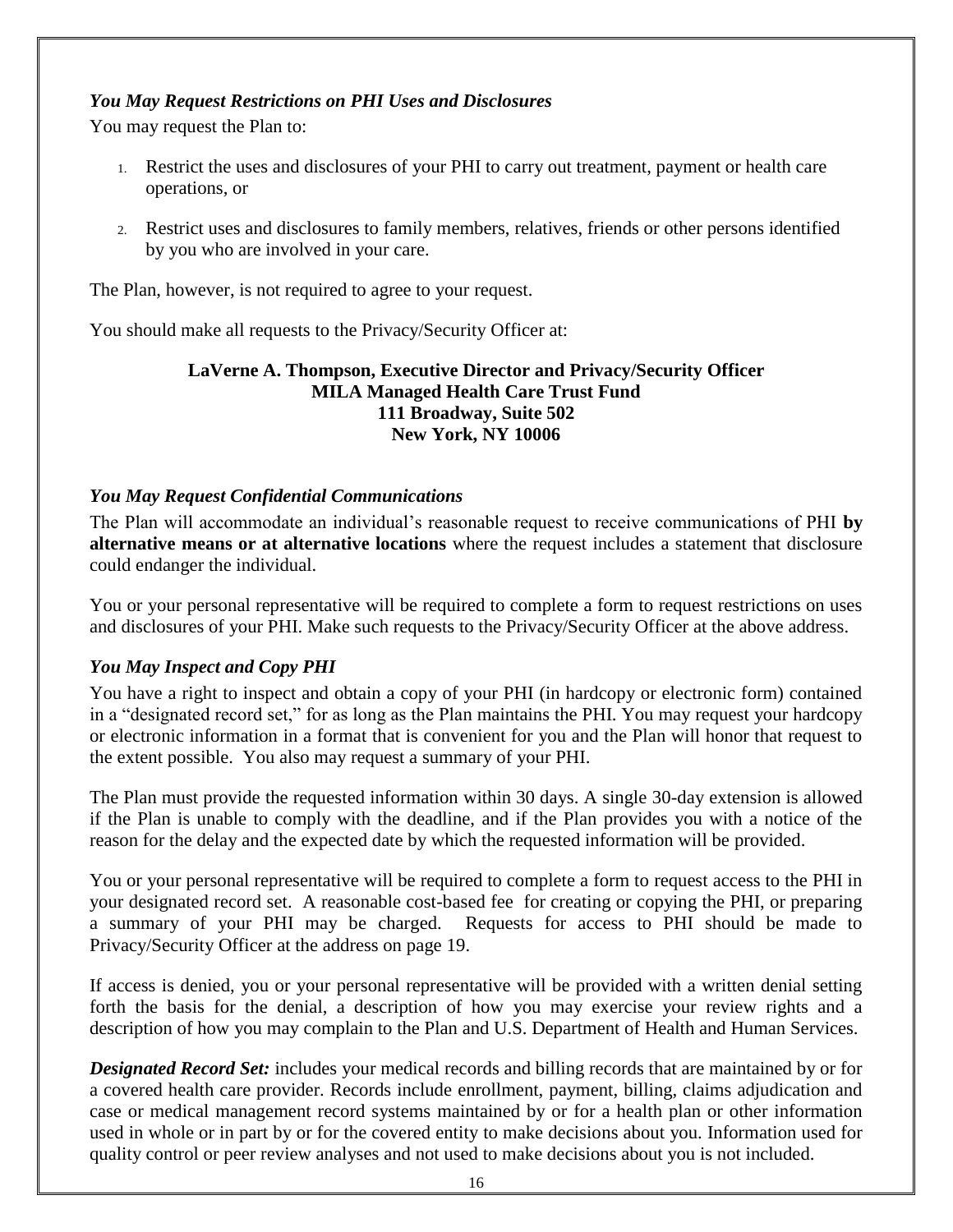#### *You Have the Right to Amend Your PHI*

You have the right to request that the Plan amend your PHI or a record about you in a designated record set for as long as the PHI is maintained in the designated record set subject to certain exceptions. See the Plan's Right to Amend Policy for a list of exceptions.

The Plan has 60 days after receiving your request to act on it. The Plan is allowed a single 30-day extension if the Plan is unable to comply with the 60-day deadline. If the Plan denied your request in whole or part, the Plan must provide you with a written denial that explains the basis for the decision. You or your personal representative may then submit a written statement disagreeing with the denial and have that statement included with any future disclosures of that PHI.

You should make your request to amend the PHI to the Privacy/Security Officer at the address and phone number found on page 19.

You or your personal representative will be required to complete a form to request amendment of the PHI.

#### *You Have the Right to Receive an Accounting of the Plan's PHI Disclosures*

At your request, the Plan will also provide you with an accounting of certain disclosures by the Plan of your PHI during the six years before the date of your request. However, such accounting need not include PHI disclosures made: (a) to carry out treatment, payment, or health care operations, or (b) to you or authorized by you in writing; or (c) before the privacy rule compliance date.

The Plan has 60 days to provide the accounting. The Plan is allowed an additional 30 days if the Plan gives you a written statement of the reasons for the delay and the date by which the accounting will be provided.

If you request more than one accounting within a 12-month period, the Plan will charge a reasonable, cost-based fee for each subsequent accounting.

#### *You Have the Right to Receive a Paper Copy of This Notice Upon Request*

To obtain a paper copy of this Notice, contact the Privacy/Security Officer at the address and phone number found on page 19. This right applies even if you have agreed to receive the Notice electronically.

#### **Your Personal Representative**

You may exercise your rights through a personal representative. Your personal representative will be required to produce evidence of authority to act on your behalf before the personal representative will be given access to your PHI or be allowed to take any action on your behalf.

Proof of such authority will be a completed, signed and approved Appointment of Personal Representative form or may take one of the following forms:

- A power of attorney for health care purposes, notarized by a notary public.
- A court order of appointment of the person as the conservator or guardian of the individual.
- The status of the personal representative as the parent of a minor child.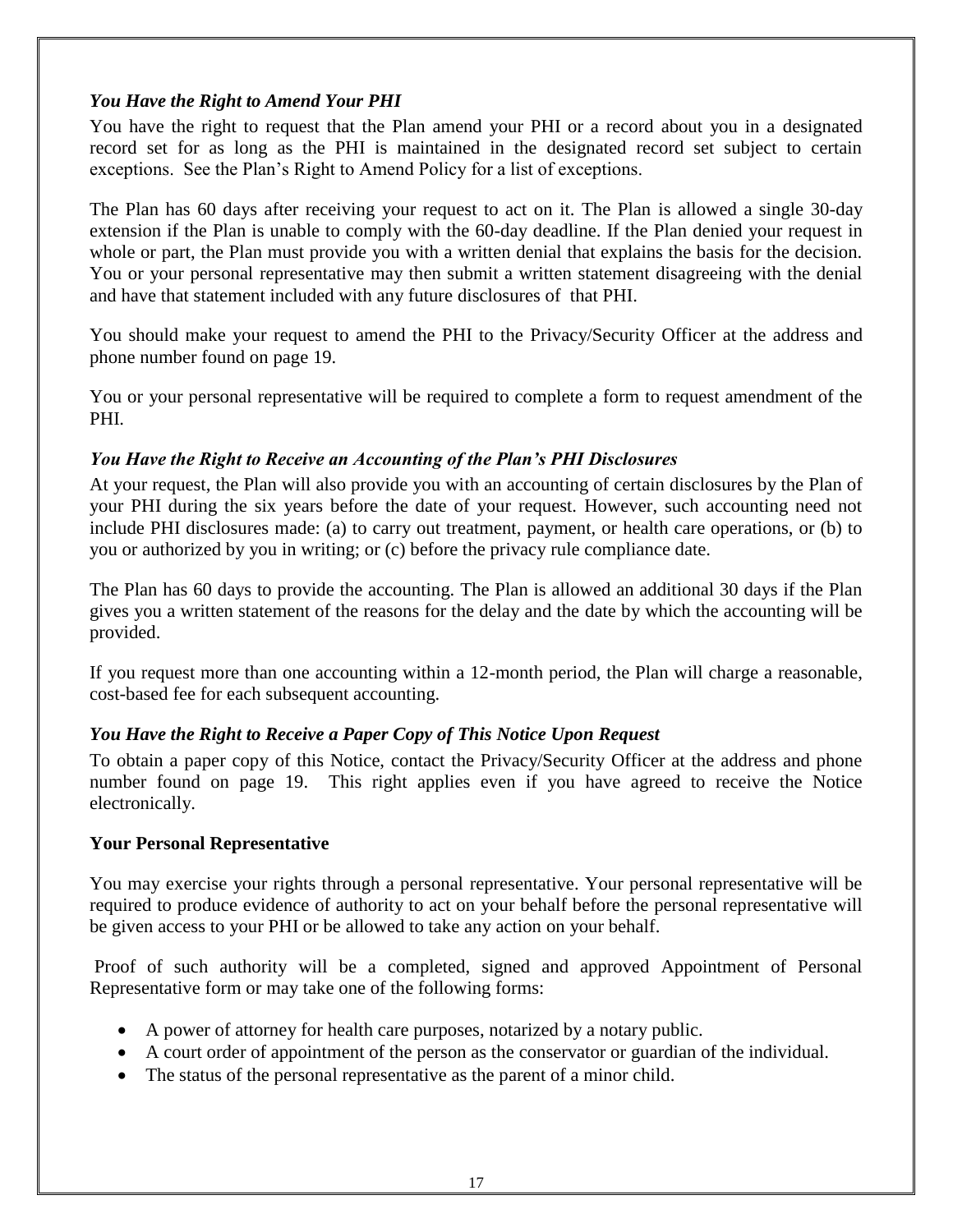You may obtain this form by calling the Fund Office.

The Plan retains discretion to deny access to your PHI to a personal representative to provide protection to those vulnerable people who depend on others to exercise their rights under these rules and who may be subject to abuse or neglect.

The Plan will recognize certain individuals as personal representatives without you having to complete an Appointment of Personal Representative form. For example, the Plan will automatically consider a spouse to be the personal representative of an individual covered by the Plan. Disclosures under this provision will be limited to verification of coverage and claims status. In addition, the Fund will consider a parent or guardian as the personal representative of an unemancipated minor unless applicable law requires otherwise.

A spouse or a parent may act on an individual's behalf, including requesting access to their PHI. Spouses and unemancipated minors may, however, request that the Plan restrict information that goes to family members. Such request will be governed by the provision entitled **You May Request Restrictions on PHI Uses and Disclosures**, which appears at the beginning of Section 3 of this Notice.

#### *Section 4: The Plan's Duties*

#### **Maintaining Your Privacy**

The Plan is required by law to maintain the privacy of your PHI and to provide you and your eligible dependents with notice of the Plan's legal duties and privacy practices. In addition, the Plan may not (and does not) use your Genetic Information that is PHI for underwriting purposes.

This notice is effective April 14, 2003 and the Plan is required to comply with the terms of this notice. However, the Plan reserves the right to change its privacy practices and to apply the changes to any PHI received or maintained by the Plan prior to that date.

If a privacy practice is changed, a revised version of this notice will be provided to you and to all past and present participants and beneficiaries for whom the Plan still maintains PHI. All notices will be mailed to the participant's address on record.

If material changes are made to this Notice it will be posted on the Plan's website no later than the effective date of the revision and thereafter sent in the Plan's next annual mailing.

Material changes are changes to:

- The uses or disclosures of PHI,
- Your individual rights,
- The duties of the Plan, or
- Other privacy practices stated in this notice.

#### **Disclosing Only the Minimum Necessary Protected Health Information**

When using or disclosing PHI or when requesting PHI from another covered entity, the Plan will make reasonable efforts not to use, disclose or request more than the minimum amount of PHI necessary to accomplish the intended purpose of the use, disclosure or request, taking into consideration practical and technological limitations.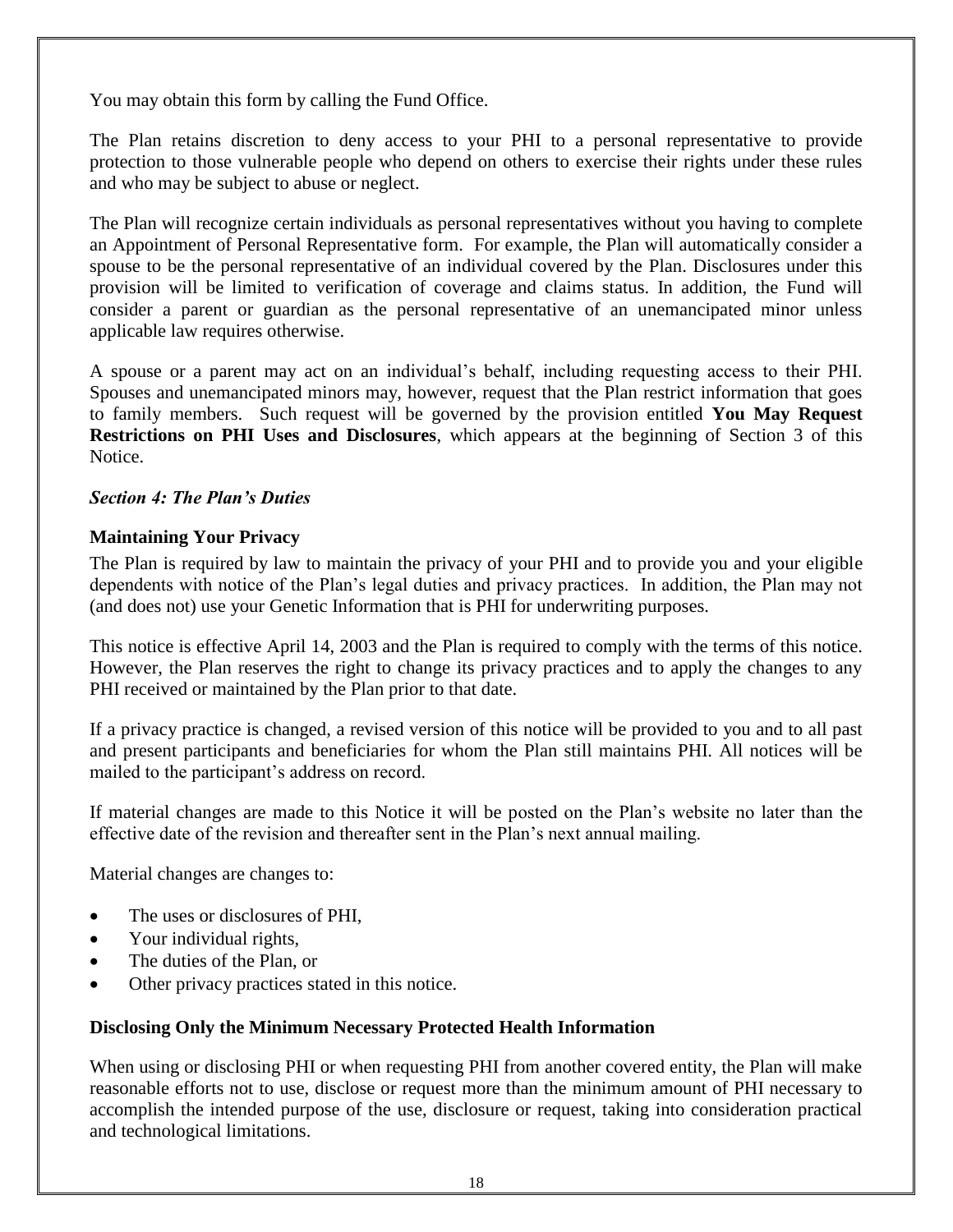However, the minimum necessary standard will not apply in the following situations:

- Disclosures to or requests by a health care provider for treatment,
- Uses or disclosures made to you,
- Disclosures made to the Secretary of the United States Department of Health and Human Services pursuant to its enforcement activities under HIPAA,
- Uses or disclosures required by law, and
- Uses or disclosures required for the Plan's compliance with the HIPAA privacy regulations.

This notice does not apply to information that has been de-identified. De-identified information is information that:

- Does not identify you, and
- With respect to which there is no reasonable basis to believe that the information can be used to identify you.

#### *Disclosures to the Plan Sponsor (Board of Trustees)*

As described in the amended Plan document, the Plan may share PHI with the Plan Sponsor (Board of Trustees) for limited administrative purposes, such as information complied for MILA's Third Party Administrators in connection with determining claims and appeals, performing quality assurance functions and auditing and monitoring the Plan. The Plan shares the minimum information necessary to accomplish these administrative functions.

In addition, the Plan may use or disclose "summary health information" to the Plan Sponsor for obtaining premium bids or modifying, amending or terminating the group health Plan. Summary information summarizes the claims history, claims expenses or type of claims experienced by individuals for whom a Plan Sponsor has provided health benefits under a group health plan. Identifying information will be deleted from summary health information, in accordance with HIPAA.

#### *Section 5: Your Right to File a Complaint with the Plan or the HHS Secretary*

If you believe that your privacy rights have been violated, you may file a complaint with the Plan in care of:

#### **LaVerne A. Thompson, Executive Director and Privacy/Security Officer MILA Managed Health Care Trust Fund 111 Broadway, Suite 502 New York, NY 10006 1212-766-5700**

You may also file a complaint with the Secretary of the U.S. Department of Health and Human Services ("HHS"). Filing instructions are available at: [http:www.hhs.gov/ocr/privacy/hipaa/complaints/index.html](http://www.hhs.gov/ocr/privacy/hipaa/complaints/index.html)

The Plan may not retaliate against you for filing a complaint.

#### *Section 6: If You Need More Information*

If you have any questions regarding this notice or the subjects addressed in it, you may contact the Privacy/Security Officer.